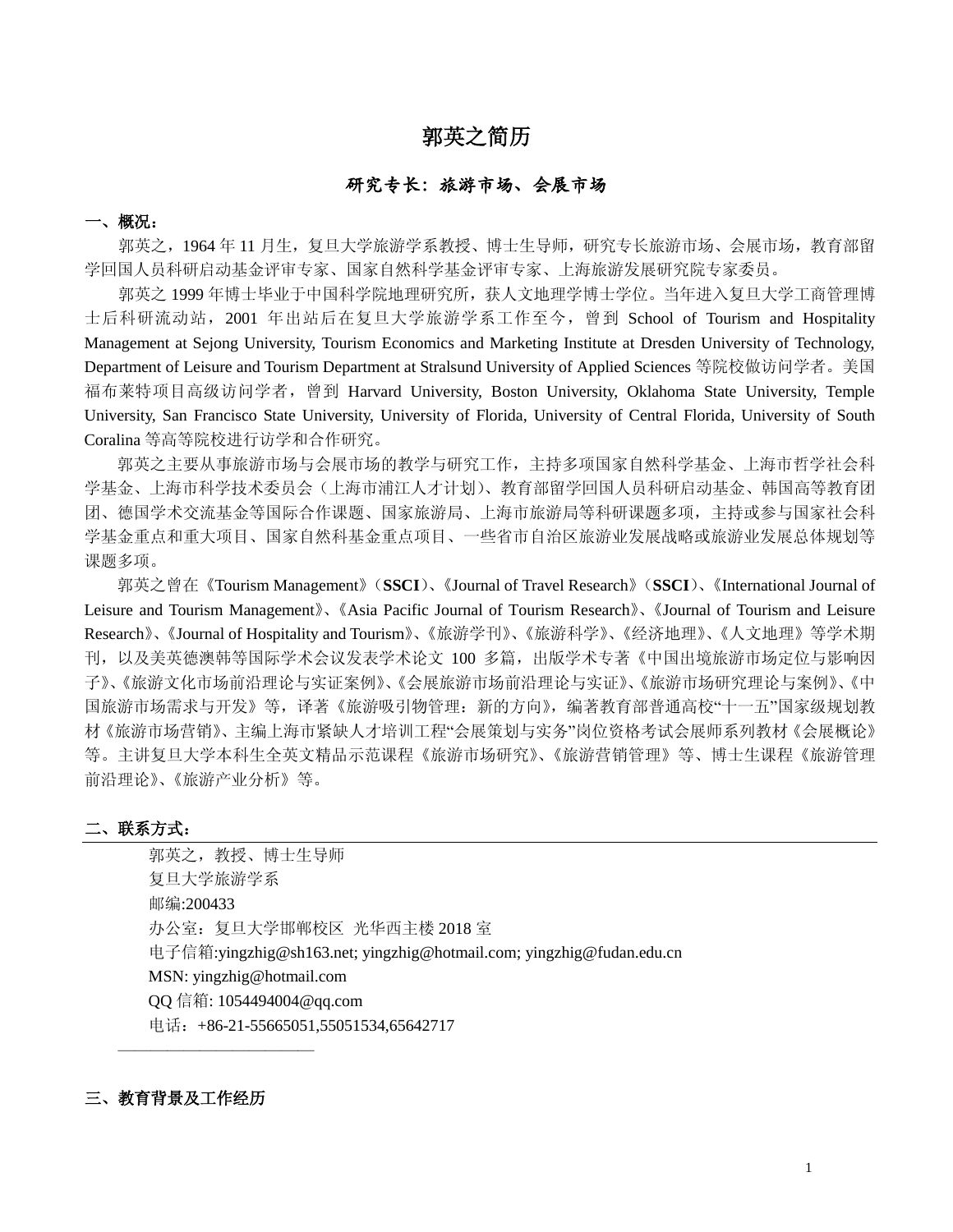| 2001.6 - 至今   | 复旦大学 旅游学系            | 教授、博士生导师 |
|---------------|----------------------|----------|
| 2011.8-2012.7 | 美国福布莱特项目             | 访问学者     |
| 2005.8-2005.9 | 德国斯图尔森德应用科学大学 休闲与旅游系 | 访问学者     |
| 2005.6-2005.7 | 德国德累斯顿技术大学旅游经济研究所    | 访问学者     |
| 2003.8-2004.8 | 韩国世宗大学 旅游与酒店管理学院     | 访问学者     |
| 1999.9-2001.6 | 复旦大学 工商管理博士后科研流动站    | 博士后研究人员  |
| 1996.9-1999.8 | 中国科学院 地理研究所旅游规划研究中心  | 博士研究生    |

## 四、发表主要论文

| 论文名称                                                                                                                           | 期刊、出版社、国际会议                                                                                                                                                                                                            | 作者                                                                                  |
|--------------------------------------------------------------------------------------------------------------------------------|------------------------------------------------------------------------------------------------------------------------------------------------------------------------------------------------------------------------|-------------------------------------------------------------------------------------|
| 基于文化软实力的旅游文化品牌目<br>的地营销                                                                                                        | 旅游学刊, 2013, Vol.38, No.1, pp18-20. [ISSN<br>1002-5006]                                                                                                                                                                 | 郭英之                                                                                 |
| 中国出境旅游市场定位与影响因子                                                                                                                | 北京: 知识产权出版社, 2012年8月 [ISNB:<br>978-7-51301193-8/F-516]                                                                                                                                                                 | 郭英之 著                                                                               |
| 国内居民对中国 2010年中国上海世<br>界博临会感知差异的实证研究                                                                                            | 过聚荣主编,中国会展经济发展报告 2012 (会展经济蓝<br>皮书), 北京:科学文献出版社, 2012年4月, pp196-231                                                                                                                                                    | 郭英之,杨小欢,沈<br>飞,薜康                                                                   |
| A comparison study of local residents'<br>perception before and after a<br>mage-event [A].                                     | The 17th Annual Graduate Student Research Conference<br>in Hospitality and Tourism [C]. Hosted by Auburn<br>University, Alabama, USA, January 5-7 <sup>th</sup> 2012.                                                  | Jing Liu, Yingzhi<br>Guo, Hailin Qu, Chun<br>Zhou, Hongbo Liu,<br>Aijing Liu.       |
| A case study of tourists perceived<br>motivation and impacts of sport<br>tourism event [A].                                    | The 17th Annual Graduate Student Research Conference<br>in Hospitality and Tourism [C]. Hosted by Auburn<br>University, Alabama, USA, January 5-7 <sup>th</sup> 2012.                                                  | Aijing Liu, Yingzhi<br>Guo, Hailin Qu, Anara<br>Sharypova, Hongbo<br>Liu, Jing Liu. |
| An empirical study on the relationship<br>of motivation, satisfaction and<br>loyalty for agri-tourism travelers<br>$[A]$ .     | The 17th Annual Graduate Student Research Conference<br>in Hospitality and Tourism [C]. Hosted by Auburn<br>University, Alabama, USA, January 5-7 <sup>th</sup> 2012.                                                  | Jing Liu, Yingzhi Guo,<br>Hailin Qu, Shengnan<br>Zang, Hongbo Liu,<br>Aijing Liu.   |
| 迪斯尼落沪对当地居民影响感知研                                                                                                                | T主题公园与城市旅游国际研讨会, 2011年11月24日                                                                                                                                                                                           | 张静儒,赵伊人,                                                                            |
| 究[A].                                                                                                                          | -11月26日,中国上海, 华东师范大学主办.                                                                                                                                                                                                | 郭英之.                                                                                |
| 中国特色旅游文化产品认知差异的<br>实证研究: 以沪港城市居民为例<br>$[A]$ .                                                                                  | 主题公园与城市旅游国际研讨会, 2011年11月24日<br>-11月26日,中国上海,华东师范大学主办.                                                                                                                                                                  | 刘宏博,袁晔,郭英<br>之.                                                                     |
| A study of the agglomeration of<br>China's convention industry: an<br>economic and neoeconomic geography<br>framework approach | Tourism Economics, 2011, Issue 17, No.2, pp305-319.                                                                                                                                                                    | Yan Zhang, Hailin<br>Qu, Yingzhi Guo                                                |
| "Zero-fare" Group Tours in China: An<br>Analytic Framework                                                                     | Journal of China Tourism Research, 2011, No. 6,<br>pp30-53.                                                                                                                                                            | Yong Chen, Mak,<br>Yingzhi Guo                                                      |
| 世界文化遗产地居民对旅游影响态<br>度的实证研究                                                                                                      | 《复旦旅游学集刊:旅游学:新场域-新视野》[C].2011<br>年 12月, 上海: 复旦大学出版社. Pp102-122.                                                                                                                                                        | 郭英之,高燕,叶文<br>蔚                                                                      |
| People's Perception of the Social<br>Impacts of Beijing Olympic<br>Games before and after 2008                                 | Handbook of Economics of Mega Sporting Events [C].<br>Editted by Wolfgang Maennig and Andrew Zimbalist.<br>Humboldt: Humboldt University Press. 2011. 12. Honb<br>pp769-793.                                           | Yingzhi Guo, Chun<br>Zhou, Yuansi Hou                                               |
| An empirical study on perceived<br>effects of Chinese culture soft power                                                       | Management in the post-crisis era: diverse world and<br>diversified manangement [C]. 2011.12, Edited by<br>National Nature Science Fund Committee. Hefei: Hefei<br>Industry Press. Pp813-819. [ISNB 978-7-5650-0324-0] | Yingzhi Guo, Kang<br>Xue, Yong Su,<br>Hongbo Liu,<br>Shengnan Zang,<br>Chun Zhou    |
| 社区居民对上海世博会感知社会影<br>响的实证研究                                                                                                      | 复旦产业评论[C]. 芮明杰主编. 上海: 上海人民出版<br>社, 2011年5月, pp111-123. [ISBN 978-7-5432-1944-1]                                                                                                                                        | 郭英之,薜康                                                                              |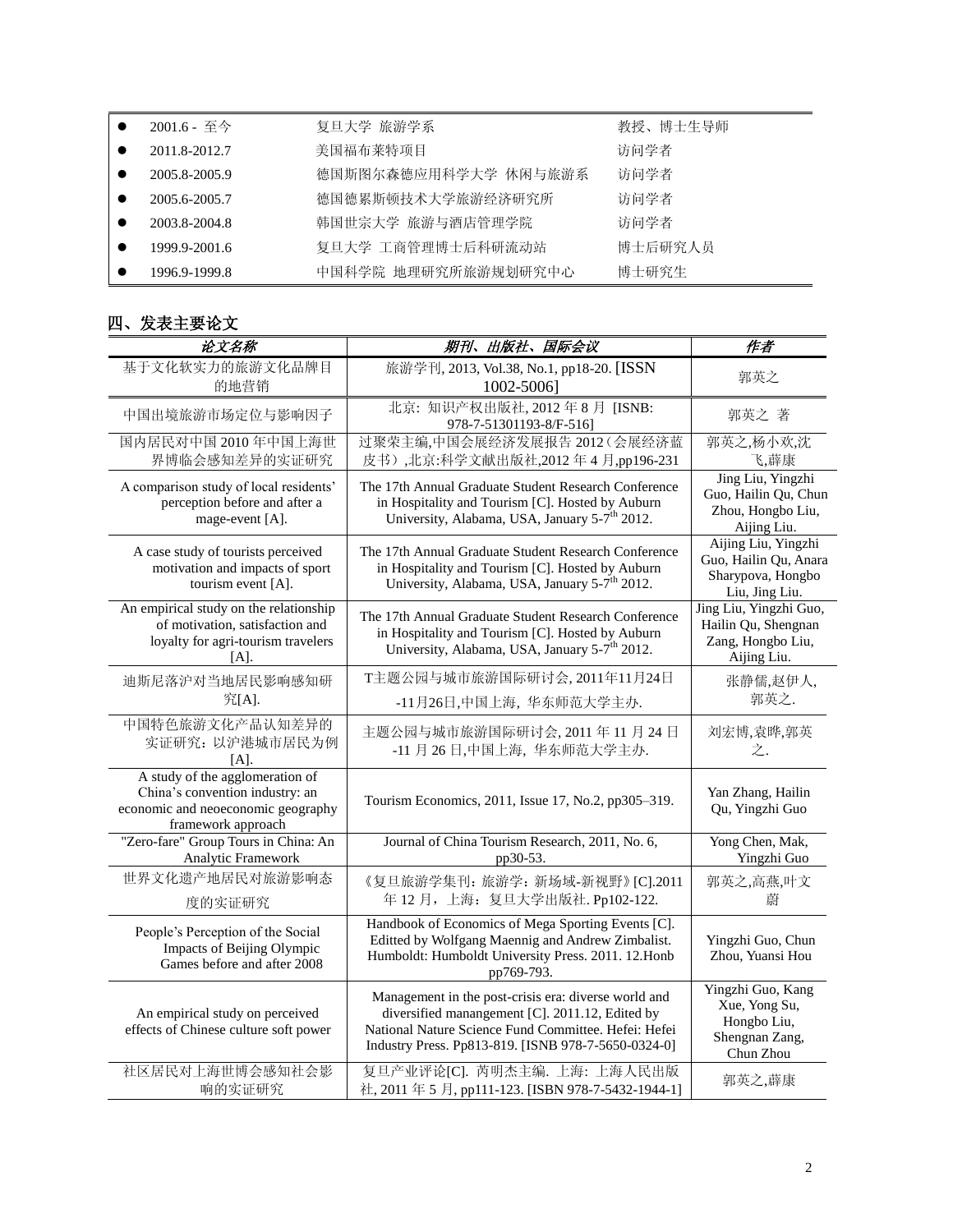| 基于市场细分认知的中国文化<br>软实力影响力实证研究                                                                                                                                | 战略管理, 2010, Vol.2, No.2, pp84-95.<br>[ISBN987-7-5096-1072-5]                                                                                                                                                                                            | 郭英之,藏胜男,苏<br>勇,薜康,周纯                                                      |
|------------------------------------------------------------------------------------------------------------------------------------------------------------|---------------------------------------------------------------------------------------------------------------------------------------------------------------------------------------------------------------------------------------------------------|---------------------------------------------------------------------------|
| A study on the perception features<br>of destination image for Hong Kong<br>Residents: a case of Shanghai in China<br>$[A]$ .                              | The Proceedings of the 16 <sup>th</sup> Asia Pacific Tourism<br>Association (APTA) Annual Conference [C], 13-16 July<br>2010, Macau S.A.R., China. Hosted by APTA and The<br>Institute of Tourism Macau. [ISSN 2092 5557]                               | Yingzhi Guo,<br>Kang Xue*, Yuansi<br>Hou*, Shengnan<br>Zang*, Chun Zhou*. |
| A longitudinal study on the<br>Chinese local residents perceptions of<br>2010 Shanghai World Expo [A].                                                     | The Proceedings of the 16 <sup>th</sup> Asia Pacific Tourism<br>Association (APTA) Annual Conference [C], 13-16 July<br>2010, Macau S.A.R., China. Hosted by APTA and The<br>Institute of Tourism Macau. [ISSN 2092 5557]                               | Kang Xue*,<br>Yingzhi Guo,<br>Shengnan Zang*,<br>Chun Zhou*.              |
| An empirical study on perceived<br>tourism impacts on quality of life of<br>rural residents: a case of Liangzhui<br>Xisen New Village, China [A]. (Poster) | A The Proceedings of the 16 <sup>th</sup> Asia Pacific Tourism<br>Association (APTA) Annual Conference [C], 13-16 July<br>2010, Macau S.A.R., China. Hosted by APTA and The<br>Institute of Tourism Macau. [ISSN 2092 5557]                             | Shengnan<br>Zang*, Yingzhi Guo,<br>Kang Xue*, Chun<br>Zhou*.              |
| Perceptions of influence: a<br>comparative study on Beijing Olympic<br>Games [A]. (Poster)                                                                 | The Proceedings of the 16 <sup>th</sup> Asia Pacific Tourism<br>Association (APTA) Annual Conference [C], 13-16 July<br>2010, Macau S.A.R., China. Hosted by APTA and The<br>Institute of Tourism Macau. [ISSN 2092 5557]                               | Chun Zhou,<br>Yingzhi Guo,<br>Shengnan Zang*,<br>Kang Xue*.               |
| 从上海旅游节看节事活动的网络营<br>销策略                                                                                                                                     | 大旅游[J], 2010, Vol.8, No.6, pp32-33.                                                                                                                                                                                                                     | 薜康, 郭英之                                                                   |
| 世博后上海国际旅游客源市场拓展<br>研究                                                                                                                                      | 解放日报[N], 2010年6月11日, 第14版(周末特别报<br>道), [国内邮发代号 3-1, 国外发行代号 D124]                                                                                                                                                                                        | 郭英之                                                                       |
| A Study on Perceived Tourist Impacts<br>on Life Quality of Citizens in World<br>Cultural Hiritage Of China: A Case of<br>Pingyao [A].                      | The Proceedings of International Graduate Tourism<br>Research Conference [C], Kuala Lumpur, Malaysia, April<br>16-17, 2010. pp227-242. Organized by Berjaya<br>University College of Hospitality, & University Sains<br>Malaysia. [ISBN 967-5417-74-0]  | Yingzhi Guo,<br>Shengnan Zang,<br>Chun Zhou, Kang<br>Xue                  |
| A Case Study on Tourist Images of<br>European<br>Travelers<br>about Urban<br>Destination: A Case Of Shanghai in<br>China [A].                              | The Proceedings of International Graduate Tourism<br>Research Conference [C], Kuala Lumpur, Malaysia, April<br>16-17, 2010. pp162-170. Organized by Berjaya<br>University College of Hospitality, & University Sains<br>Malaysia. [ISBN 967-5417-74-0]  | Shengnan Zang,<br>Yingzhi Guo, Kang<br>Xue, Chun Zhou                     |
| An Empirical Study on Festival<br>Visitors' Perception and Satisfaction:<br>A Case Of Shanghai Tourism Festival<br>[A].                                    | The Proceedings of International Graduate Tourism<br>Research Conference [C], Kuala Lumpur, Malaysia, April<br>16-17, 2010. pp 202-210. Organized by Berjaya<br>University College of Hospitality, & University Sains<br>Malaysia. [ISBN 967-5417-74-0] | Kang Xue, Yingzhi<br>Guo, Shengnan<br>Zang, Chun Zhou                     |
| 上海会议旅游质量评价的实证研究                                                                                                                                            | 会展节事与城市旅游[M], 国际旅游学会第二届双年<br>会论文集, 吴必虎等主编, 北京:中国旅游出版社,<br>2009, pp428-435. [ISBN 9-787503-238703]                                                                                                                                                       | 姜静娴, 郭英之,<br>陈泌园, 叶云霞                                                     |
| 2008年北京奥运会对旅游者社会影<br>响与参与动机关联度的实证研<br>究                                                                                                                    | 会展节事与城市旅游[M], 国际旅游学会第二届双年<br>会论文集, 吴必虎等主编, 北京:中国旅游出版社,<br>2009, pp266-273. [ISBN 9-787503-238703]                                                                                                                                                       | 叶云霞, 郭英之,<br>耿晓鑫,吴洛容,<br>邓倩                                               |
| 举办地居民对会展影响感知的实证<br>研究: 以 2010 上海世博会为例                                                                                                                      | 会展节事与城市旅游[M], 国际旅游学会第二届双年<br>会论文集, 吴必虎等主编, 北京:中国旅游出版社,<br>2009, pp250-257. [ISBN 9-787503-238703]                                                                                                                                                       | 谢丽佳, 郭英之,<br>吴洛荣, 叶云霞                                                     |
| 居民对旅游重大事宜态度的实证研<br>究                                                                                                                                       | 会展节事与城市旅游[M], 国际旅游学会第二届双年<br>会论文集, 吴必虎等主编, 北京:中国旅游出版社,<br>2009, pp243-249. [ISBN 9-787503-238703]                                                                                                                                                       | 彭兰亚, 郭英之,<br>耿晓鑫, 叶云霞                                                     |
| 上海社区居民参与会展旅游动机的<br>实证研究                                                                                                                                    | 会展节事与城市旅游[M], 国际旅游学会第二届双年<br>会论文集, 吴必虎等主编, 北京:中国旅游出版社,<br>2009, pp236-242. [ISBN 9-787503-238703]                                                                                                                                                       | 邓倩, 郭英之, 耿<br>晓鑫, 叶云霞                                                     |
| 上海世博会文化旅游产品开发研究                                                                                                                                            | 会展节事与城市旅游[M], 国际旅游学会第二届双年<br>会论文集, 吴必虎等主编, 北京:中国旅游出版社,<br>2009, 11. pp64-69. [ISBN 9-787503-238703]                                                                                                                                                     | 郭英之, 裴艳琳,<br>邓倩, 叶云霞                                                      |
| 基于IPA评价的会展旅游特征感知实<br>证研究: 以上海为例                                                                                                                            | 旅游学刊[J]. 2010, Vol.25, No.3, pp46-54. [ISSN<br>1002-5006]                                                                                                                                                                                               | 谢丽佳, 郭英之                                                                  |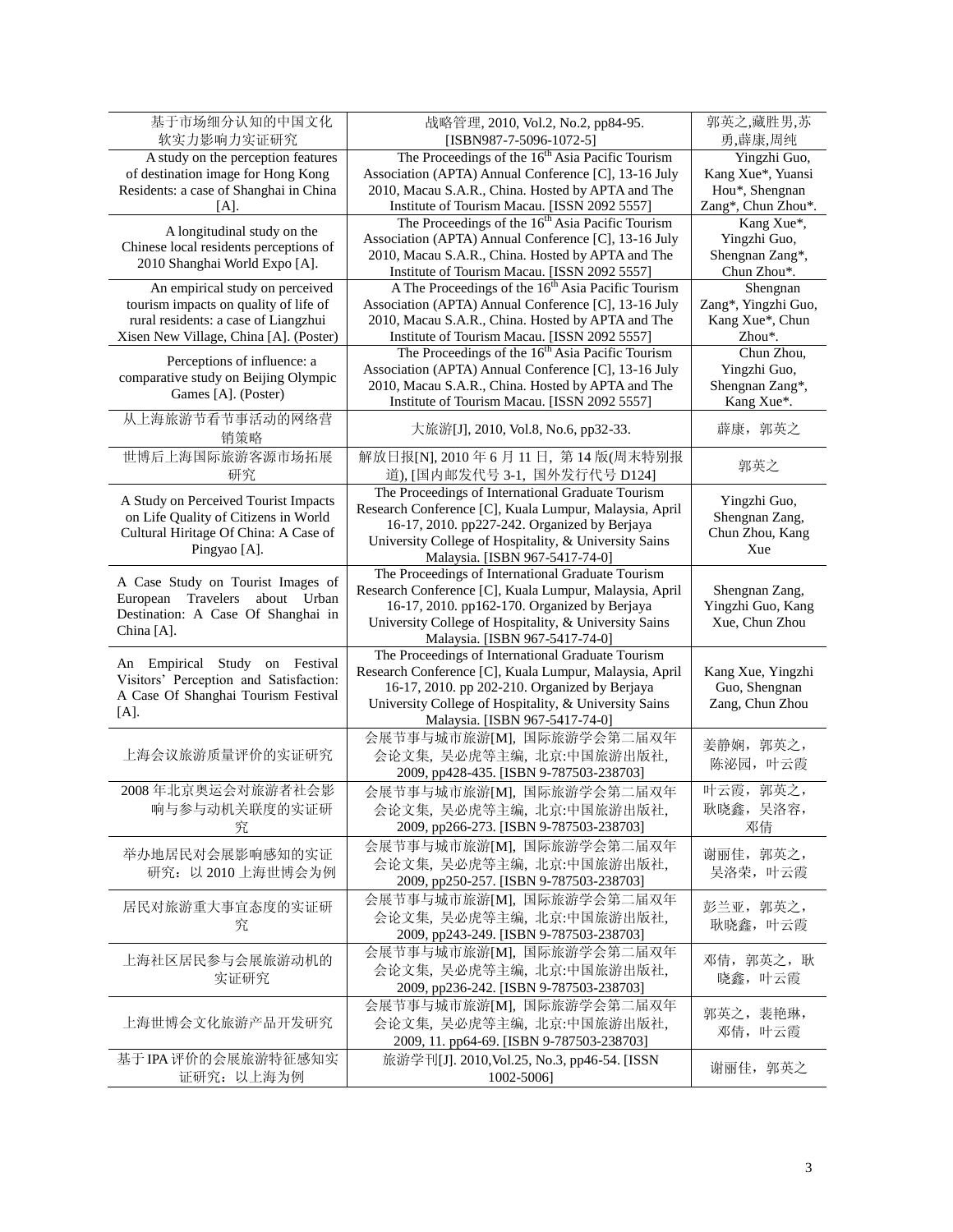| A study on tourism image perception<br>model and its application: a case<br>study of the American tourists'<br>perception of Shanghai tourism<br>image [A]. (Poster). | The 15th Annual Graduate Student Research Conference<br>in Hospitality [C]. Hosted by Department of Hospitality<br>and Tourism Management at Virginia Tech University<br>and the School of Hospitality Management at Penn State<br>University, held at Marriott Westfields near Washington,<br>D.C., January 7-9, 2010. | Yuansi Hou, Yingzhi<br>Guo, Shengnan<br>Zang.                                   |
|-----------------------------------------------------------------------------------------------------------------------------------------------------------------------|-------------------------------------------------------------------------------------------------------------------------------------------------------------------------------------------------------------------------------------------------------------------------------------------------------------------------|---------------------------------------------------------------------------------|
| An empirical study on local residents'<br>perceptions of event: case study<br>of Expo 2010 Shanghai in China<br>[A]. (Poster).                                        | The 15th Annual Graduate Student Research Conference<br>in Hospitality [C]. Hosted by Department of Hospitality<br>and Tourism Management at Virginia Tech University<br>and the School of Hospitality Management at Penn State<br>University, held at Marriott Westfields near Washington,<br>D.C., January 7-9, 2010. | Xin Ji, Yingzhi Guo,<br>Yuansi Hou,<br>Shengnan<br>Zang.                        |
| European tourist-based urban tourisim<br>image: a case study of Shanghai<br>$[A]$ . (Poster).                                                                         | The 15th Annual Graduate Student Research Conference<br>in Hospitality [C]. Hosted by Department of Hospitality<br>and Tourism Management at Virginia Tech University<br>and the School of Hospitality Management at Penn State<br>University, held at Marriott Westfields near Washington,<br>D.C., January 7-9, 2010. | Shengnan Zang,<br>Yingzhi Guo,<br>Yuansi Hou,<br>Lijia Xie.                     |
| 中国发达地区居民会展旅游参与动<br>机的实证研究[A]                                                                                                                                          | WTO 与中国经济[C]. WTO 年会秘书处编, 北京: 对外<br>经济贸易大学出版社, 2009年10月, pp1105-1111.<br>[ISBN 9-787811-344639]                                                                                                                                                                                                                         | 郭英之, 臧胜男                                                                        |
| 旅游市场营销(第二版)(教育部普<br>通高校国家"十一五"规划教材)                                                                                                                                   | 大连: 东北财经大学出版社, 2010年1月 [ISBN<br>9-787811-228557]                                                                                                                                                                                                                                                                        | 郭英之 编著                                                                          |
| 论文化遗产业旅游景区的市场营销<br>管理                                                                                                                                                 | 中国旅游交易日报, 2009年11月20日第12版                                                                                                                                                                                                                                                                                               | 马明草, 郭英之                                                                        |
| Exploring attractive messages in group<br>package tour newspaper<br>advertisements                                                                                    | International Journal of Advertising, 28(5), pp. 843-862.<br>[ISSN 0265-0487]                                                                                                                                                                                                                                           | Kuo-Ching Wang,<br>Po-Chen Jao,<br>Yu-Shan Lin,<br>Ying-Zhi Guo                 |
| 旅游发展对社区居民影响感知类型<br>的实证研究                                                                                                                                              | 复旦产业评论[C]. 芮明杰主编, 上海:复旦大学出版<br>社. 2009: pp53-63. [ISBN 978-7-5432-1682-2]                                                                                                                                                                                                                                               | 郭英之, 臧胜男                                                                        |
| An Empirical Study on Residents'<br>Perception of Life Quality of Tourism<br>in World Cultural Heritage: A Case of<br>the Ancient City of Pingyao in China            | The Conference Proceedings of the 2nd Asian Academy<br>for Heritage Management, 1 - 3 December 2009, hosted<br>by Heritage Studies Centre, Institute For Tourism<br>Studies, Macao SAR, China. pp135-144. [ISBN:<br>978-99937-51-31-1]                                                                                  | Guo, Yingzhi,<br>Yunzhou Zhang,<br>Shengnan<br>Zang, Yi Yu                      |
| An Empirical Study on the Tourism<br><b>Impact Perception and Tourist</b><br>Motivation of 2008 Beijing<br>Olympic Games                                              | The Proceedings of 3rd International Conference on<br>Destination Branding and Marketing, 2-4 December<br>2009, hosted by Institute For Tourism Studies, Macao<br>S.A.R., China, pp472-475. [ISBN 978-99937-51-32-8]                                                                                                    | Shengnan Zang,<br>Yingzhi Guo,<br>Yunzhou Zhang,<br>Feiling Zheng, Yong<br>Chen |
| A Study on the Developing the<br>Cultural Tourism Products for the<br>2010 Shanghai World Expo                                                                        | The Proceedings of 3rd International Conference on<br>Destination Branding and Marketing, 2-4 December<br>2009, hosted by Institute For Tourism Studies, Macao<br>S.A.R., China, pp469-471. [ISBN 978-99937-51-32-8]                                                                                                    | Yi Yu.<br>Yingzhi Guo,<br>Shengnan Zang,<br>Yunzhou Zhang                       |
| An Empirical Study on Shanghai<br><b>Residents Prospective Perceptions</b><br>of the China 2010 Shanghai<br>World Expo Impact                                         | The Proceedings of 3rd International Conference on<br>Destination Branding and Marketing, 2-4 December<br>2009, hosted by Institute For Tourism Studies, Macao<br>S.A.R., China, pp441-448. [ISBN 978-99937-51-32-8]                                                                                                    | Yunzhou Zhang,<br>Yingzhi Guo &<br>Shengnan Zang,<br>Lijia Xie                  |
| An Empirical Study on the<br>Motivations, Expectations and Impact<br>Perceptions of Mainland Chinese<br>Citizens to Taiwan                                            | The Proceedings of 3rd International Conference on<br>Destination Branding and Marketing, 2-4 December<br>2009, hosted by Institute For Tourism Studies, Macao<br>S.A.R., China, pp182-189. [ISBN 978-99937-51-32-8]                                                                                                    | Yingzhi Guo,<br>Shengnan Zang,<br>Yunzhou Zhang &<br>Xin Ji                     |
| 旅游会展市场前沿理论与实证                                                                                                                                                         | 上海:复旦大学出版社, 2009. [ISBN:<br>978-7-309-06885-6]                                                                                                                                                                                                                                                                          | 郭英之                                                                             |
| 上海杨浦区会议旅游质量评价的实<br>证研究                                                                                                                                                | 经济地理[J], 2009, Vol.139, No.9, pp1569-1573. [ISSN:<br>1000-8462]                                                                                                                                                                                                                                                         | 郭英之, 藏胜男,<br>姜静娴                                                                |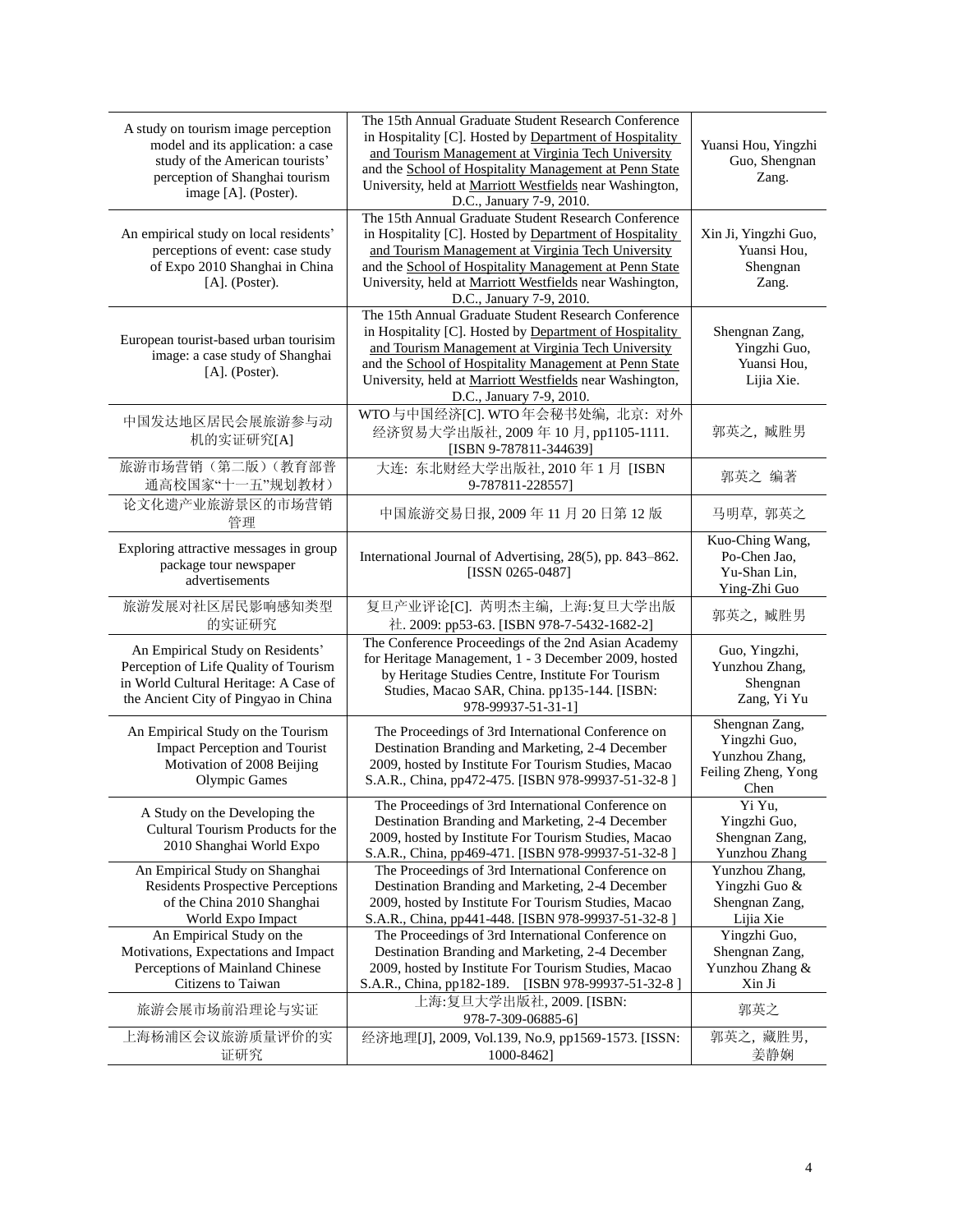| Tourism Websites in Shanghai: Present<br>Situation and Future Development [A]                                                                | The Proceedings of 2009 Asia Pacific Forum for<br>Graduate Students Research in Tourism [C]. Hosted by<br>College of Hospitality & Tourism at Sejoing University.<br>Seoul, Korea, July 7-9, 2009. pp197-206. [ISBN<br>978-89-86177-14-5 93300], [ISBN 978-89-86177-16-9<br>93300 (SET)]                                                                                                                          | Shengnan Zang,<br>Yingzhi Guo,<br>Beibei Sun,<br>Yong Chen                          |
|----------------------------------------------------------------------------------------------------------------------------------------------|-------------------------------------------------------------------------------------------------------------------------------------------------------------------------------------------------------------------------------------------------------------------------------------------------------------------------------------------------------------------------------------------------------------------|-------------------------------------------------------------------------------------|
| An Empirical Study on Perceived<br>Tourism Impacts about World<br>Cultural Heritage: A Case of<br>Pingyao Ancient Town in China<br>[A]       | The Proceedings of 2009 Asia Pacific Forum for<br>Graduate Students Research in Tourism [C]. Hosted by<br>College of Hospitality & Tourism at Sejoing University.<br>Seoul, Korea, July 7-9, 2009. pp594-603. [ISBN<br>978-89-86177-14-5 93300]                                                                                                                                                                   | Yingzhi Guo,<br>Shengnan Zang,<br>Yunzhou Zhang,<br>Lijia Xie                       |
| 社区居民对 2010年上海世博会影响<br>感知的实证研究                                                                                                                | 旅游科学[J], 2009, Vol.23, No.3, pp35-40. [ISSN<br>1006-575X]                                                                                                                                                                                                                                                                                                                                                         | 郭英之, 藏胜男,<br>彭兰亚                                                                    |
| An Empirical Study on Evaluation of<br>Convention Tourism quality: A Case of<br>Shanghai [A].                                                | Proceedings of 2009 International Conference on<br>Strategic Management: Enterprise, Environment and<br>Crisis [C], Edited by Jie Xiaowen, et al., Chengdu:<br>Cichuan University Press, 2009, pp23-30. [ISBN:<br>978-7-5614-4376-7]                                                                                                                                                                              | Yingzhi Guo, Zang<br>Shengnan, Jingxian<br>Jiang.                                   |
| 第五届世界旅游资源博览会市场需<br>求的实证研究                                                                                                                    | 载会展经济蓝皮书《中国会展经济发展报告》,王<br>方华等主编, 北京: 社会科学文献出版社, 2009,<br>pp209-224. [ISBN 978-7-5097-0727-2]                                                                                                                                                                                                                                                                                                                      | 郭英之,臧胜男,<br>谢丽佳, 叶云<br>霞                                                            |
| 居民对旅游重大事件感知态度与期<br>望的实证研究                                                                                                                    | 上海应用技术学院学报(自然科学版), 2009,<br>Vol.9, No.1, pp9-14. [ISSN 1671-7333]                                                                                                                                                                                                                                                                                                                                                 | 郭英之, 臧胜男,<br>彭兰亚                                                                    |
| 重大节事文化旅游产品开发研究                                                                                                                               | 管理观察, 2009, Vol.356, No.3(上), pp180-182.<br>[ISSN 1674-2877]                                                                                                                                                                                                                                                                                                                                                      | 郭英之,臧胜男,<br>裴艳琳                                                                     |
| 居民对 2010年上海世博会旅游形象<br>感知的实证研究                                                                                                                | 2009 中国会展经济研究会学术年会论文集, 中国会展<br>经济研究会主办, 2009, March 15, pp281-292.                                                                                                                                                                                                                                                                                                                                                | 郭英之,臧胜男,<br>叶云霞                                                                     |
| An Empirical Study on the Quality<br>Evaluation of Convention Tourism of<br>Hotels: A Case of Yangpu District of<br>Shanghai [A].            | Summit Proceedings of International Convention and<br>Expo Summit 2009 (ICES 2009): Connect Asia Today<br>[C]. 18-20 May 2009, Hong Kong SAR, China. Jointly<br>hosted by School of Hotel and Tourism Management, The<br>Hong Kong Polytechnic University, and William F.<br>Harrah College of Hotel Administration University of<br>Nevada, Las Vegas (Singapore Campus), pp106-119.<br>[ISBN 978-962-367-649-6] | Yingzhi Guo,<br>Shengnan Zang,<br>Lijia Xie and Yong<br>Chen.                       |
| A study on the perceived impacts of<br>historic & cultural ancient town on<br>residents' life quality: a case of<br>Zhouzhuang in China [A]. | Chinese Tourism Research Annual 2008 [M]. Tourism<br>Tribune (2006-2007). Beijing: Social Sciences Academic<br>Press, 2008, pp133-163. [ISBN978-5097-0536-0]                                                                                                                                                                                                                                                      | Yingzhi Guo, Yanlin<br>Pei, Yunxia Ye                                               |
| Developing the Cultural Tourism<br>Products for the 2010 Shanghai World<br>Expo                                                              | International Conference on "Globalization: Cultures,<br>Institutions and Socioeconomics"[C]. Hong Kong, China,<br>December 12-13, 2008, Hosted by Chinese University of<br>Hong Kong and Washington University in St. Louis.                                                                                                                                                                                     | Yingzhi Guo, Yanlin<br>Pei, Lijia Xie,<br>Yunxia Ye, Yong<br>Chen                   |
| An Empirical Study about Tourists'<br>Demand of Shanghai Convention and<br>Exhibition Market: A Case Study of<br>the Fifth World Travel Fair | The Proceedings of Events, Business Travel, Tourism &<br>Education [C]. hosted by Sun Yat-sen University & The<br>University of Queensland, November 20, 2008,<br>Guangzhou, China, pp342-349. [ISBN<br>978-1-8649-9933-4]                                                                                                                                                                                        | Xie, Lijia, Guo<br>Yingzhi, Deng Qian,<br>Ye Yunxia and Chen<br>Yong                |
| An Empirical Study on Residents'<br>Motivation to MICE Activities: An<br>Example of Shanghai in China                                        | The Proceedings of Events, Business Travel, Tourism &<br>Education [C]. hosted by Sun Yat-sen University & The<br>University of Queensland, November 20, 2008,<br>Guangzhou, China, pp56-65. [ISBN 978-1-8649-9933-4]                                                                                                                                                                                             | Deng, Qian, Guo<br>Yingzhi, Xie Lijia,<br>Ye Yunxia, Pei<br>Yanlin and Chen<br>Yong |
| 2008年北京奥运会对旅游者社会影<br>响与参与动机关联度的实证研究                                                                                                          | "会展节事与都市旅游"国际旅游学会第二届双年会论<br>文集,华东师范大学和上海师范大学主办,上海,2008年<br>11 月 7-9 日. pp418-425. [ISBN 978-988-17951-1-3]                                                                                                                                                                                                                                                                                                        | 叶云霞,郭英之,耿<br>晓鑫,吴洛容,邓倩                                                              |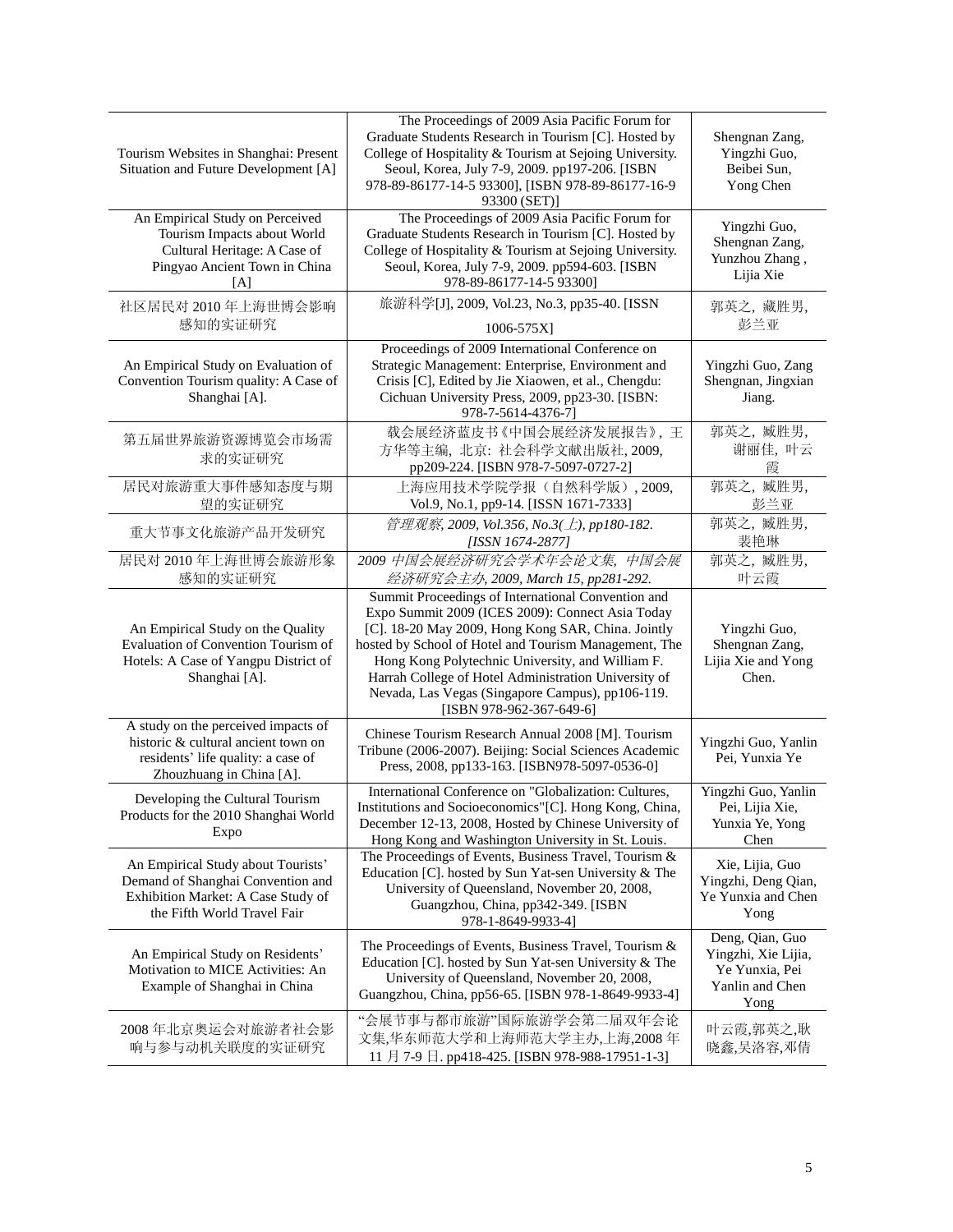| 举办地居民对会展影响感知的实证<br>研究:以 2010年上海世博会为例                                                                        | "会展节事与都市旅游"国际旅游学会第二届双年会论<br>文集,华东师范大学和上海师范大学主办,上海,2008年<br>11 月 7-9 日. pp398-405. [ISBN 978-988-17951-1-3]                                                                                                                                                                                          | 谢丽佳,郭英之,吴<br>洛容,叶云霞                                                                       |
|-------------------------------------------------------------------------------------------------------------|-----------------------------------------------------------------------------------------------------------------------------------------------------------------------------------------------------------------------------------------------------------------------------------------------------|-------------------------------------------------------------------------------------------|
| 居民对旅游重大事件态度的实证研<br>究:以上海世博会为例                                                                               | "会展节事与都市旅游"国际旅游学会第二届双年会论<br>文集,华东师范大学和上海师范大学主办,上海,2008年<br>11 月 7-9 日. pp332-337. [ISBN 978-988-17951-1-3]                                                                                                                                                                                          | 彭兰亚,郭英之,耿<br>晓鑫,叶云霞                                                                       |
| 上海会议旅游质量评价的实证研究                                                                                             | "会展节事与都市旅游"国际旅游学会第二届双年会论<br>文集,华东师范大学和上海师范大学主办,上海,2008年<br>11 月 7-9 日. pp281-287. [ISBN 978-988-17951-1-3]                                                                                                                                                                                          | 姜静娴,郭英之,陈<br>泌园,叶云霞                                                                       |
| 上海世界博览会文化旅游产品开发<br>研究                                                                                       | "会展节事与都市旅游"国际旅游学会第二届双年会论<br>文集,华东师范大学和上海师范大学主办,上海,2008年<br>11 月 7-9 日. pp259-264. [ISBN 978-988-17951-1-3]                                                                                                                                                                                          | 郭英之,裴艳琳,邓<br>倩,叶云霞                                                                        |
| 上海社区居民参与会展旅游动<br>机的实证研究                                                                                     | "会展节事与都市旅游"国际旅游学会第二届双年<br>会论文集,华东师范大学和上海师范大学主办,上<br>海,2008年11月7-9日,pp pp246-252. [ISBN<br>978-988-17951-1-3]                                                                                                                                                                                        | 邓倩,郭英之,<br>陈泌园,叶云霞                                                                        |
| Accessing on China Outbound Tourism<br>Market                                                               | Progressive Business Forum, Seminar & Exhibition on<br>Tourism in South Africa, Hosted by African National<br>Congress & People's Republic of China, 4-6 November<br>2008                                                                                                                           | 郭英之                                                                                       |
| 旅游市场研究理论与案例                                                                                                 | 北京: 科学出版社, 2008.4, [ISNB9-787030-211293]                                                                                                                                                                                                                                                            | 郭英之                                                                                       |
| 旅游目的地对出境旅游购物消费影<br>响因素的实证研究                                                                                 | 复旦产业评论[M], 芮明杰主编, 上海: 上海人民出版<br>社, 2008, pp181-194. [ISNB 978-7-5432-1465-1]                                                                                                                                                                                                                        | 郭英之,叶云霞,<br>陈勇                                                                            |
| 上海出境旅游市场需求行为特征的<br>实证研究                                                                                     | 亚洲产业发展与企业发展战略[M], 芮明杰等主编, 复<br>旦大学出版社, 2008, pp377-396.<br>[ISNB9-787309-061956]                                                                                                                                                                                                                    | 郭英之,谢丽佳,<br>叶云霞                                                                           |
| 论"韩流旅游"及对中国旅游业的启示                                                                                           | 韩国研究论丛(第十八辑)[M]. 韩国研究中心编, 世界<br>知识出版社, 北京:世界知识出版社, 2008.9. pp247-261.<br>[ISBN 978-7-5012-3402-8]                                                                                                                                                                                                   | 郭英之, 邹蓉蓉                                                                                  |
| The Demonstration Study on Market<br>Segmentation Features of Shanghai<br>Outbound Tourism Destination [A]. | The Proceedings of 2008 IFSAM 9 <sup>th</sup> World Congress: The<br>Fusion and Development of East and West Management<br>[C]. July 27-28, 2008, Shanghai China. Hosted by IFSAM<br>Chinese Organization Committee and Fudan University.                                                           | Yingzhi Guo, Lijia<br>Xie, Samuel<br>Seongseop Kim.                                       |
| A Study on the Impact of Perception of<br>2008 Beijing Olympic Games [A].                                   | The Proceedings of 2008 IFSAM 9 <sup>th</sup> World Congress: The<br>Fusion and Development of East and West Management<br>[C]. July 27-28, 2008, Shanghai China. Hosted by IFSAM<br>Chinese Organization Committee and Fudan University.                                                           | Yingzhi Guo, Yunxia<br>Ye*, Kuo-Ching<br>Wang                                             |
| An Empirical Study on Shanghai<br>Community-based Prospective<br>Perception of 2010 World Expo Impact       | The Proceedings of 2008 IFSAM 9 <sup>th</sup> World Congress: The<br>Fusion and Development of East and West Management<br>[C]. July 27-28, 2008, Shanghai China. Hosted by IFSAM<br>Chinese Organization Committee and Fudan University.                                                           | Yingzhi Guo, Yong<br>Chen, Lijia Xie,<br>Hailin Qu                                        |
| Tourist Shopping Behavior: A Case of<br>Shanghai Outbound Tourist Market in<br>China                        | The Proceedings of the $7th$ Asia Pacific Forum for<br>Graduate Students' Research in Tourism: Advances in<br>Tourism Practices Pointing the Way Forward [C]. June<br>3-4, 2008, Hosted by Universiti Teknologi MARA<br>(UiTM) Malaysia, Shah Alam, Selangor, Malaysia. [ISNB<br>976-967-305-346-5] | Yingzhi Guo, Yanlin<br>Pei, Yunxia Ye, Yong<br>Chen, His-Chen<br>Chan & Kuo-Ching<br>Wang |
| The Usability You Never Detect:<br>Database with Group Package Tour<br>Product Design                       | The Proceedings of the $7th$ Asia Pacific Forum for<br>Graduate Students' Research in Tourism: Advances in<br>Tourism Practices Pointing the Way Forward [C]. June<br>3-4, 2008, Hosted by Universiti Teknologi MARA<br>(UiTM) Malaysia, Shah Alam, Selangor, Malaysia. [ISNB<br>976-967-305-346-5] | Kuo-Ching Wang,<br>Yingzhi Guo, Junyi<br>Zhang, Ya-Fang<br>Hung & Yu-Shan<br>Lin          |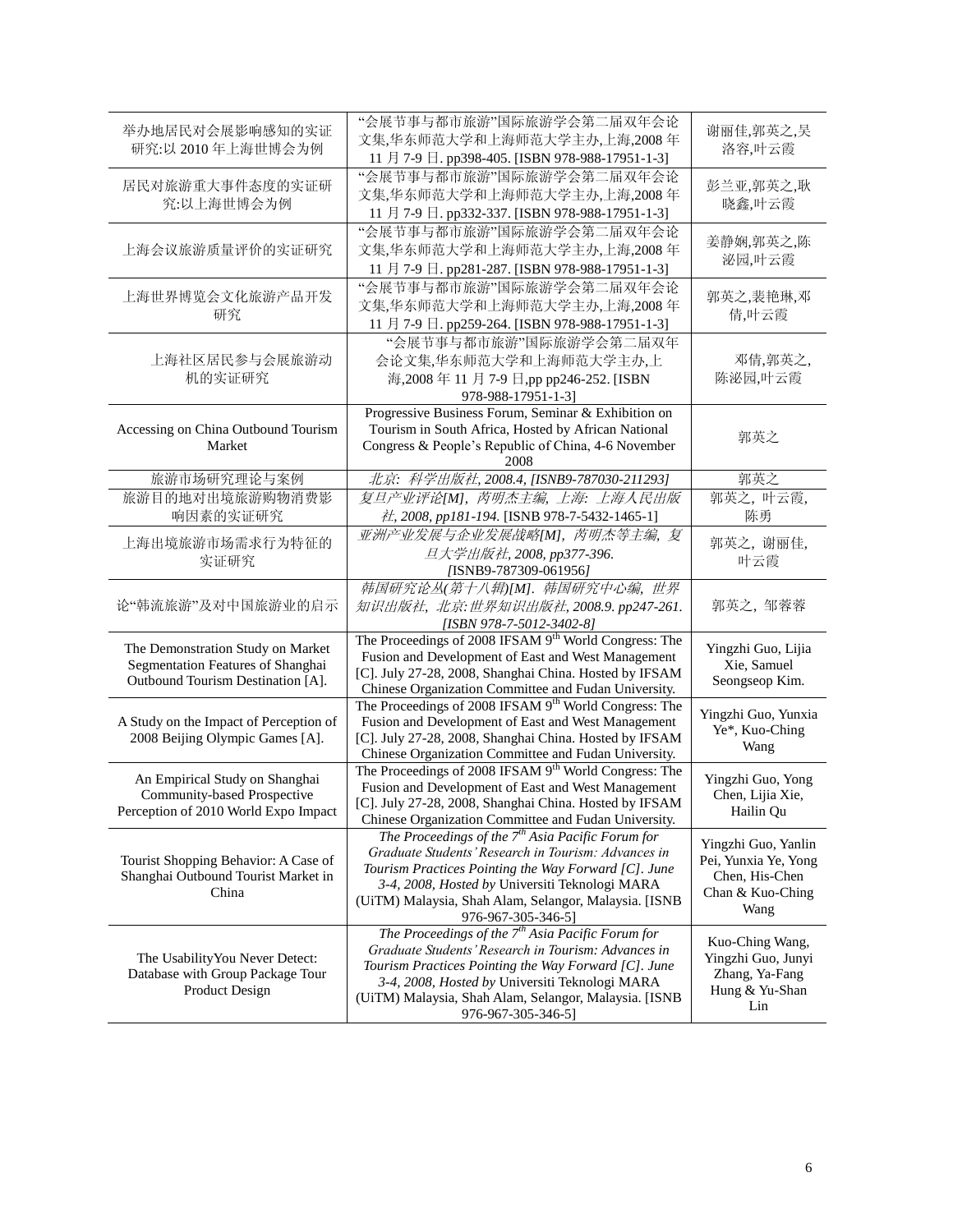| An Empirical Study on the MICE<br>Perception and Evaluation of<br>Exhibition towards MICE industry of<br>2007 WTF in Shanghai                   | The Proceedings of the 7 <sup>th</sup> Asia Pacific Forum for<br>Graduate Students' Research in Tourism: Advances in<br>Tourism Practices Pointing the Way Forward [C]. June<br>3-4, 2008, Hosted by Universiti Teknologi MARA<br>(UiTM) Malaysia, Shah Alam, Selangor, Malaysia. [ISNB<br>976-967-305-346-5]                                                                                      | Yunxia Ye, Yingzhi<br>Guo, Kuo-Ching<br>Wang, Lijia Xie &<br>Tzu-Chien Kuo         |
|-------------------------------------------------------------------------------------------------------------------------------------------------|----------------------------------------------------------------------------------------------------------------------------------------------------------------------------------------------------------------------------------------------------------------------------------------------------------------------------------------------------------------------------------------------------|------------------------------------------------------------------------------------|
| Assessment of Importance Analysis<br>Model on Perceived Features of<br>Shanghai Convention and Exhibition<br>Industry: An Empirical Application | The Proceedings of the $7th$ Asia Pacific Forum for<br>Graduate Students' Research in Tourism: Advances in<br>Tourism Practices Pointing the Way Forward [C]. June<br>3-4, 2008, Hosted by Universiti Teknologi MARA<br>(UiTM) Malaysia, Shah Alam, Selangor, Malaysia. [ISNB<br>976-967-305-346-5]                                                                                                | Lijia Xie, Yingzhi<br>Guo, Yunxia Ye,<br>Kuo-Ching Wang &<br>Ya-Fang Hung          |
| A Study on the Perception Features of<br>Destination Image for European<br>Travelers: A Case of Shanghai in China                               | The Proceedings of the $7th$ Asia Pacific Forum for<br>Graduate Students' Research in Tourism: Advances in<br>Tourism Practices Pointing the Way Forward [C]. June<br>3-4, 2008, Hosted by Universiti Teknologi MARA<br>(UiTM) Malaysia, Shah Alam, Selangor, Malaysia. [ISNB<br>976-967-305-346-5]                                                                                                | Xiaoxin Geng,<br>Yingzhi Guo,<br>Qinyuan Chen,<br>Kuo-Ching Wang &<br>Hsin-Yi Tsai |
| An Empirical Study on Perceived<br>Tourism Impact on Quality of Life of<br>Shanghai Citizens in China                                           | The Proceedings of the $7th$ Asia Pacific Forum for<br>Graduate Students' Research in Tourism: Advances in<br>Tourism Practices Pointing the Way Forward [C]. June<br>3-4, 2008, Hosted by Universiti Teknologi MARA<br>(UiTM) Malaysia, Shah Alam, Selangor, Malaysia. [ISNB<br>976-967-305-346-5]                                                                                                | Qinyuan Chen,<br>Yingzhi Guo,<br>Xiaoxin Geng,<br>Kuo-Ching Wang &<br>Shi-Ya Lin   |
| 我国体育滑雪旅游产品营销管理创<br>新策略研究                                                                                                                        | 研究与发展管理[J], 2008, Vol.20, July, Supp.,<br>pp284-288. [ISSN1004-8308]                                                                                                                                                                                                                                                                                                                               | 周希炯,裴艳琳,郭<br>英之                                                                    |
| 我国旅游管理高等教育教学改革与<br>培养模式的互动研究                                                                                                                    | 研究与发展管理[J], 2008, Vol.20, July, Supp.,<br>pp124-127. [ISSN1004-8308]                                                                                                                                                                                                                                                                                                                               | 周希炯,郭英之,叶<br>彦博                                                                    |
| 公司团体套装旅游的影响因素研究<br>——以中国台湾为例                                                                                                                    |                                                                                                                                                                                                                                                                                                                                                                                                    | 王国钦, 郭英之,<br>闵辰华, 黄闵穗                                                              |
| 中国中心会议城市集聚影响因素的<br>实证研究----基于经济地理和新经济<br>地理的研究框架                                                                                                | 旅游学刊[J], 2008, Vol.23, No.8, pp85-90.                                                                                                                                                                                                                                                                                                                                                              | 张琰,郭英之                                                                             |
| A study of the agglomeration of China<br>convention industry: an economic and<br>neo-economic geography framework<br>approach                   | 2008 International CHRIE Conference. Theme:<br>Welcoming a New Era to Hospitality Education. 30 July<br>to 2 August, 2008, Atlanta, Georgia USA. Pp549-555.                                                                                                                                                                                                                                        | Yan Zhang, Hailin<br>Qu, Yingzhi Guo                                               |
| The Development and Policies of<br>China Tourism Market                                                                                         | Proceedings of 2008 Busan International Tourism<br>Conference the 64 <sup>th</sup> TOSOK Academic Symposium and<br>Research Presentation: Envision New Paradigm for<br>Tourism Promotion in Northeastern Asia: Establishment<br>of Cooperation System among Korea, China and Japan<br>[C]. July 3-5, 2008, Busan, Korea, pp229-243. Hosted by<br>The Tourism Sciences Society of Korea, pp229-243. | Yingzhi Guo                                                                        |
| A Study on the Information Channel<br>and Promotion Effect of 2008 Bejing<br><b>Olympic Games</b>                                               | International Sport Business Symposium [C]. August 12,<br>2008, Beijing, China. pp8-12. Hosteded by UIPM (Union<br>International de Pentathlon Moderne) and Department of<br>Sport Management at Drexel University                                                                                                                                                                                 | Yingzhi Guo, Yunxia<br>Ye, Lijia Xie, Yanlin<br>Pei                                |
| 中国重大节事活动的国际旅游客源<br>市场定位与拓展研究                                                                                                                    | 中国经济与管理科学[J] (ISSN 1009-9646), 2008, June,<br>No.2, pp76-80.                                                                                                                                                                                                                                                                                                                                       | 郭英之,叶云霞,裴<br>艳琳                                                                    |
| Cave Tourism: Tourists'<br>Characteristics, Motivations to Visit,<br>and the Segmentation of their Behavior                                     | Asia Pacific Journal of Tourism Research, 2008, Vol. 13,<br>No. 3, pp299-318.                                                                                                                                                                                                                                                                                                                      | Seongseop Kim,<br>Miju Kim,<br>Jungwoong Park,<br>Yingzhi Guo                      |
| Development Characteristics and<br>Implications of Mainland Chinese<br>Outbound Tourism                                                         | Asia Pacific Journal of Tourism Research, Vol.12, No.4,<br>2007, pp313-332. [ISSN 1094-1665]                                                                                                                                                                                                                                                                                                       | Yingzhi Guo,<br>Samuel Seongseop<br>Kim, Dallen J.<br>Timothy                      |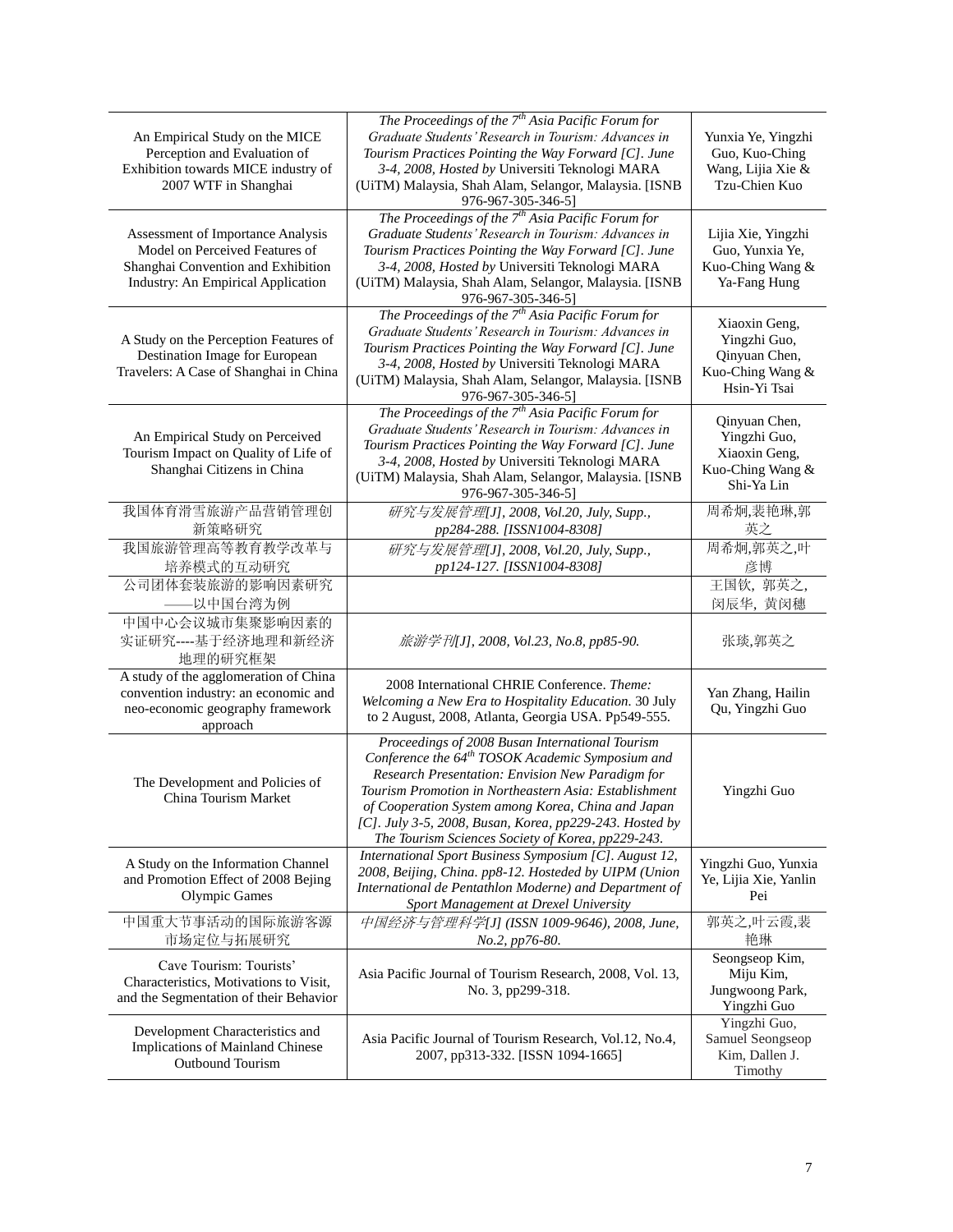| Yunan's Tourism [A].<br>A Comparison Study on the Motivation<br>of Choosing Hospitality and Tourism<br>Field between Mainland Chinese and<br>Taiwanese Undergraduate Students | September 21-23, 2007, Xiamen, China.<br>Journal on Hospitality and Tourism Management, Vol.4,<br>No.1, January, 2005.                                                                                                                                                                                                                                             | Guo.<br>Ying-Zhi Guo,<br>Kuo_Ching Wang,<br>Lei-Li and Shuling<br>Song           |
|-------------------------------------------------------------------------------------------------------------------------------------------------------------------------------|--------------------------------------------------------------------------------------------------------------------------------------------------------------------------------------------------------------------------------------------------------------------------------------------------------------------------------------------------------------------|----------------------------------------------------------------------------------|
| Government Domenation, Product<br>Differentiation and the Miracle of                                                                                                          | The Sixth Asia Pacific Forum for Graduate Students<br>Research in Tourism "Shaping Sustainable Tourism in<br>Asia-Pacific: Competition & Cooperation" [C].                                                                                                                                                                                                         | Jin Weng, Jingxian<br>Jiang, Lijia Xie,<br>Yunxia Ye, Yingzhi                    |
| A Study on the Estimation of<br>Sightseeing about Historic Ancient<br>Town [A].                                                                                               | The Sixth Asia Pacific Forum for Graduate Students<br>Research in Tourism "Shaping Sustainable Tourism in<br>Asia-Pacific: Competition & Cooperation" [C].<br>September 21-23, 2007, Xiamen, China.                                                                                                                                                                | Yunxia Ye, Jingxian<br>Jiang, Lijia Xie,<br>Yingzhi Guo.                         |
| The Demonstration study on market<br>demand features of Shanghai's<br>Outbound Tourism Destination [A].                                                                       | The Sixth Asia Pacific Forum for Graduate Students<br>Research in Tourism "Shaping Sustainable Tourism in<br>Asia-Pacific: Competition & Cooperation" [C].<br>September 21-23, 2007, Xiamen, China.                                                                                                                                                                | Lijia Xie, Yingzhi<br>Guo, Jingxian Jiang,<br>Yunxia Ye.                         |
| 上海出境旅游目的地市场需求特征<br>研究                                                                                                                                                         | 世界管理论坛第十一届东方管理论坛论文集(北大商业<br>评论 2007 特刊), 世界管理论坛编辑委员会, 2007,<br>No.11, Supp., pp734-739.                                                                                                                                                                                                                                                                            | 郭英之,裴艳琳,谢<br>丽佳                                                                  |
| The study on strategy of ski tourism<br>product innovation in Heilongjiang<br>Province during the transformation<br>period                                                    | The Conference Proceedings of the Fourth China<br>Tourism Forum [C], hosted by Hong Kong Polytechnic<br>University, Yunan Universty, Kunming, China,<br>December 15-18, 2007                                                                                                                                                                                       | Yanlin Pei, Yingzhi<br>Guo, Lijia Xie,<br>Yunxia Ye                              |
| A study on the Impact Perception of<br>2008 Beijing Olympic Games [A].                                                                                                        | The Conference Proceedings of the Fourth China<br>Tourism Forum [C], hosted by Hong Kong Polytechnic<br>University, Yunan Universty, Kunming, China,<br>December 15-18, 2007                                                                                                                                                                                       | Yunxia Ye, Yingzhi<br>Guo, Lijia Xie,<br>Yanlin Pei                              |
| An Empirical Study on Shanghai<br>Community-based Prospective<br>Perceptions of 2010 World Expo<br>Impact [A].                                                                | The Conference Proceedings of the Fourth China<br>Tourism Forum [C], hosted by Hong Kong Polytechnic<br>University, Yunan Universty, Kunming, China,<br>December 15-18, 2007                                                                                                                                                                                       | Lijia Xie, Yingzhi<br>Guo, Yunxia Ye,<br>Yanlin Pei                              |
| 中国旅游热点居民生活质量感知评<br>价关联度的实证研究[J]                                                                                                                                               | 旅游学刊[J] (ISSN: 1002-5006), Vol.22, No.11, 2007,<br>pp58-67.                                                                                                                                                                                                                                                                                                        | 郭英之, 叶云霞,<br>李雷, 姜静娴, 彭<br>兰亚                                                    |
| Trends in Outbound Group Package<br>Tours in China and Taiwan: A<br>Marketing Mix Perspective [J]                                                                             | Tourism Analysis [J](ISSN:1083-5423), 2007, Vol.12,<br>No.4, pp257-270                                                                                                                                                                                                                                                                                             | Janet Chang,<br>Kuo-Ching Wang,<br>Ying-Zhi Guo,<br>Che-Jen Su,<br>Shih-Jung Yen |
| Asian areas majoring in hospitality and<br>tourism management programs<br>全球会展产业的市场发展趋势[N]                                                                                    | Tourism Management, 2007, 28(1), pp140-151<br>中国国际旅游交易会日报, 2007-11-03, pp12                                                                                                                                                                                                                                                                                        | 第二作者<br>郭英之                                                                      |
| The study motivations and study<br>preferences of student groups from                                                                                                         | [ISNB978-981-08-0144-1]                                                                                                                                                                                                                                                                                                                                            |                                                                                  |
| An Empirical Study on Shanghai<br>Citizens' Prospective Motivations for<br>Participating the 2010 Shanghai World<br>Expo in China [A].                                        | The Proceedings of 2008 International Convention &<br>Expo Summit [C]. Hosted by The William F. Harrah<br>College of Hotel Administration (Singapore Campus) at<br>University of Nevada Las Vegas, and The School of Hotel<br>& Tourism Management at The Hong Kong Polytechnic<br>University, Singapore, February 14-17, 2008, pp61-71.                           | Lijia Xie, Yingzhi<br>Guo, Xiaoshi Wang,<br>Yunxia Ye.                           |
| A Study on the Correlation Between<br>Impact Perception and Motivation of<br>2008 Beijing Olympic Games [A].                                                                  | The Proceedings of 2008 International Convention &<br>Expo Summit [C]. Hosted by The William F. Harrah<br>College of Hotel Administration (Singapore Campus) at<br>University of Nevada Las Vegas, and The School of Hotel<br>& Tourism Management at The Hong Kong Polytechnic<br>University, Singapore, February 14-17, 2008, pp5-15.<br>[ISNB978-981-08-0144-1] | Yunxia Ye, Yingzhi<br>Guo, Xiaoshi Wang,<br>Lijia Xie.                           |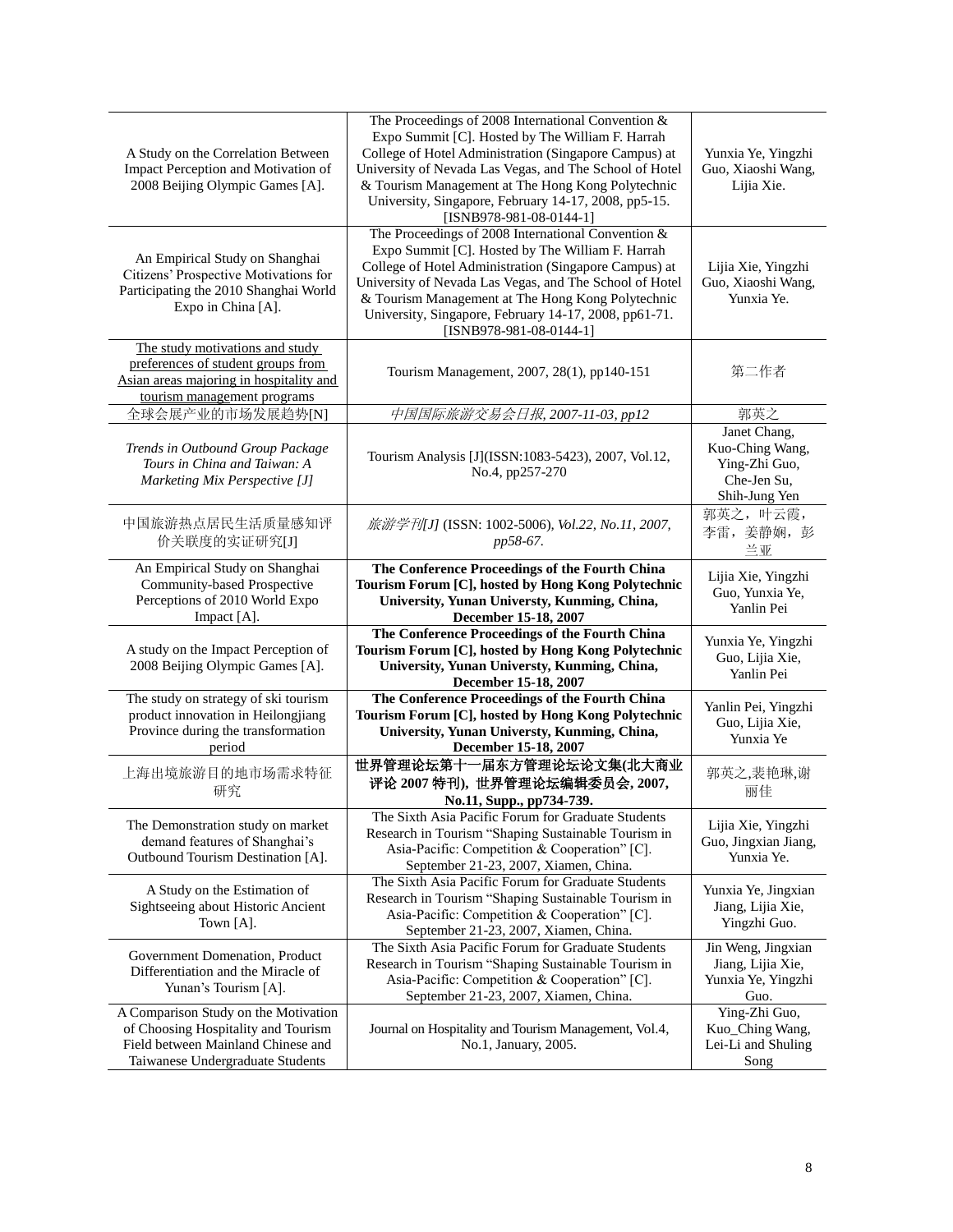| A study on development features and<br>affected factors about Mainland<br>Chinese outbound tourist market                                               | Journal of Tourism and Leisure Research (ISSN: 1229-0424),<br>Volume 19, No. 2, 2007, pp275-296.                                                                                                                                                                       | Yingzhi Guo,<br>Seongseop Kim,<br>Kuo-Ching Wang,<br>Hailin Qu,<br>Jaekyoon, Jun    |
|---------------------------------------------------------------------------------------------------------------------------------------------------------|------------------------------------------------------------------------------------------------------------------------------------------------------------------------------------------------------------------------------------------------------------------------|-------------------------------------------------------------------------------------|
| A Preliminary Study on the<br>Consumption Features of Shanghai's<br>Meeting Tourists.                                                                   | The 12th Asia Pacific Association & 4th Asia Pacific<br>CHRIE. Beijing, China, May 24-27, 2007.                                                                                                                                                                        | Jiang Jingxian,<br>Yingzhi Guo, Hailin<br>Qu, Yanbo Yan                             |
| A study on the perceived impacts of<br>historic ancient town on residents' life<br>quality.                                                             | The 12th Asia Pacific Association & 4th Asia Pacific<br>CHRIE. Beijing, China, May 24-27, 2007.                                                                                                                                                                        | Yingzhi Guo,<br>Jingxian Jiang,<br>Samuel Seongseop<br>Kim, Xiaoshi Wang,<br>Lei Li |
| A Study on the Development Features<br>and Their Affected Factors about<br>Shanghai Outbound Tourism Market                                             | The 12th Asia Pacific Association & 4th Asia Pacific<br>CHRIE. Beijing, China, May 24-27, 2007.                                                                                                                                                                        | Yingzhi Guo, Lijia<br>Xie, Kuo-Ching<br>Wang, Jiang<br>Jingxian                     |
| 旅游发展对中国旅游成熟目的地居<br>民生活质量影响的感知研究[CSSCI,<br>ISSN: 1006-575X]                                                                                              | 旅游科学, 2007, Vol.21, No.2, pp34-42.转载人大书报资料<br>《旅游管理》, 2007, No.9, pp54-59.                                                                                                                                                                                             | 郭英之, 姜静娴,<br>叶云霞, 李雷, 彭<br>兰亚                                                       |
| 旅游业发展对目的地居民生活质量<br>的感知影响研究                                                                                                                              | WTO 与中国经济[C], 第五届 WTO 国际年会论文集,<br>2007, 北京: 中国商务出版社, p269-276. [ISBN:<br>978-7-80181-698-6]                                                                                                                                                                            | 郭英之, 叶彦博,<br>李雷, 陈勇                                                                 |
| 中国江南古镇景观评价与分析                                                                                                                                           | WTO 与中国经济[C], 第五届 WTO 国际年会论文集,<br>2007, 北京: 中国商务出版社, p853-858. [ISBN:<br>978-7-80181-698-6]                                                                                                                                                                            | 叶云霞, 郭英之                                                                            |
| 上海世博背景下春贤旅游产品线路<br>的精品营销拓展战略                                                                                                                            | 2007 滨海论坛, 2007 年 4 月 18 日, 上海奉贤, pp27-33.                                                                                                                                                                                                                             | 郭英之                                                                                 |
| 构建和谐社会与旅游业发展对旅游<br>目的地居民生活质量的感知影响[A]                                                                                                                    | 中国发展模式: 公共服务与建设和谐社会学术研讨会论<br>文集[C], 复旦发展与政策研究中心主办, 2007年5月12<br>日, pp128-135.                                                                                                                                                                                          | 郭英之, 叶彦博,<br>李雷                                                                     |
| 上海世博国际旅游客源市场定位与<br>拓展策略研究                                                                                                                               | 2007 中国会展经济研究会学术年会论文集,中国会展研<br>究会, 2007年3月9日-12日, pp155-164.                                                                                                                                                                                                           | 第一作者: 郭英之,<br>姜静娴, 叶博彦                                                              |
| 上海会议旅游产业发展研究初探                                                                                                                                          | 2007 中国会展经济研究会学术年会论文集[C], 中国会展<br>研究会, 2007年3月9日-12日, pp165-172.                                                                                                                                                                                                       | 第二作者: 姜静娴,<br>郭英之, 叶云霞                                                              |
| A Study on Development Features and<br>Factors about Chinese Outbound<br><b>Tourism Market</b>                                                          | Proceedings of "Special Features of Tourism in Jeju, Korea<br>and China" [C], International Academic Exchange Seminar<br>of Graduate Students between Cheju National University,<br>Jeju, Korea and Fudan University, Shanghai, China, January<br>17, 2007, Pp101-124. | 第一作者: Yingzhi<br>Guo, Seongseop<br>Kim, Kuo-Ching<br>Wang, Hailin Qu                |
| Study Motivations and Preference of<br>Mainland Chinese, Taiwanese and<br>Korean Students Majoring in<br>Hospitality and Tourism Management<br>Programs | TM (SSCI), 2007, Issue 28, No.1, pp140-151.                                                                                                                                                                                                                            | 第二作者<br>Samuel Seongseop<br>Kim, Yingzhi Guo,<br>Kuo-Ching Wang                     |
| 中国出境旅游市场的发展特征研究                                                                                                                                         | 国际化进程中的中国旅游业[C], 上海: 上海三联书店出<br>版社, 2006, pp105-118.                                                                                                                                                                                                                   | 郭英之,李雷,宋书<br>玲                                                                      |
| 旅游市场营销[M]<br>(教育部"十一五"国家级规划教材)                                                                                                                          | 大连: 东北财经大学出版社, 2006年9月                                                                                                                                                                                                                                                 | 郭英之                                                                                 |
| An emperial study on the perceptions<br>of Urban Tourism Images: A case of<br>Shanghai [A]                                                              | The Proceedings of Tourism and the New Asia: Implications<br>for Research, Policy and Practice [C]. Hosted by Peking<br>University, Beijing, China, August 9-12, 2006, pp168-176.<br>[ISBN: 7-5637-1158-9/F-416]                                                       | Yingzhi Guo, Yupei<br>Wang, Lanya Peng,<br>Jingxian Jiang                           |
| Chinese outbound tourism marketing<br>development analysis and marketing<br>strategies [A]                                                              | The Proceedings of Tourism and the New Asia: Implications<br>for Research, Policy and Practice [C]. Hosted by Peking<br>University, Beijing, China, August 9-12, 2006, pp 45-50.<br>[ISBN: 7-5637-1158-9/F-416]                                                        | Yong Chen, Yingzhi<br>Guo, Kuo-Ching<br>Wang, Jun-Yi Zhang                          |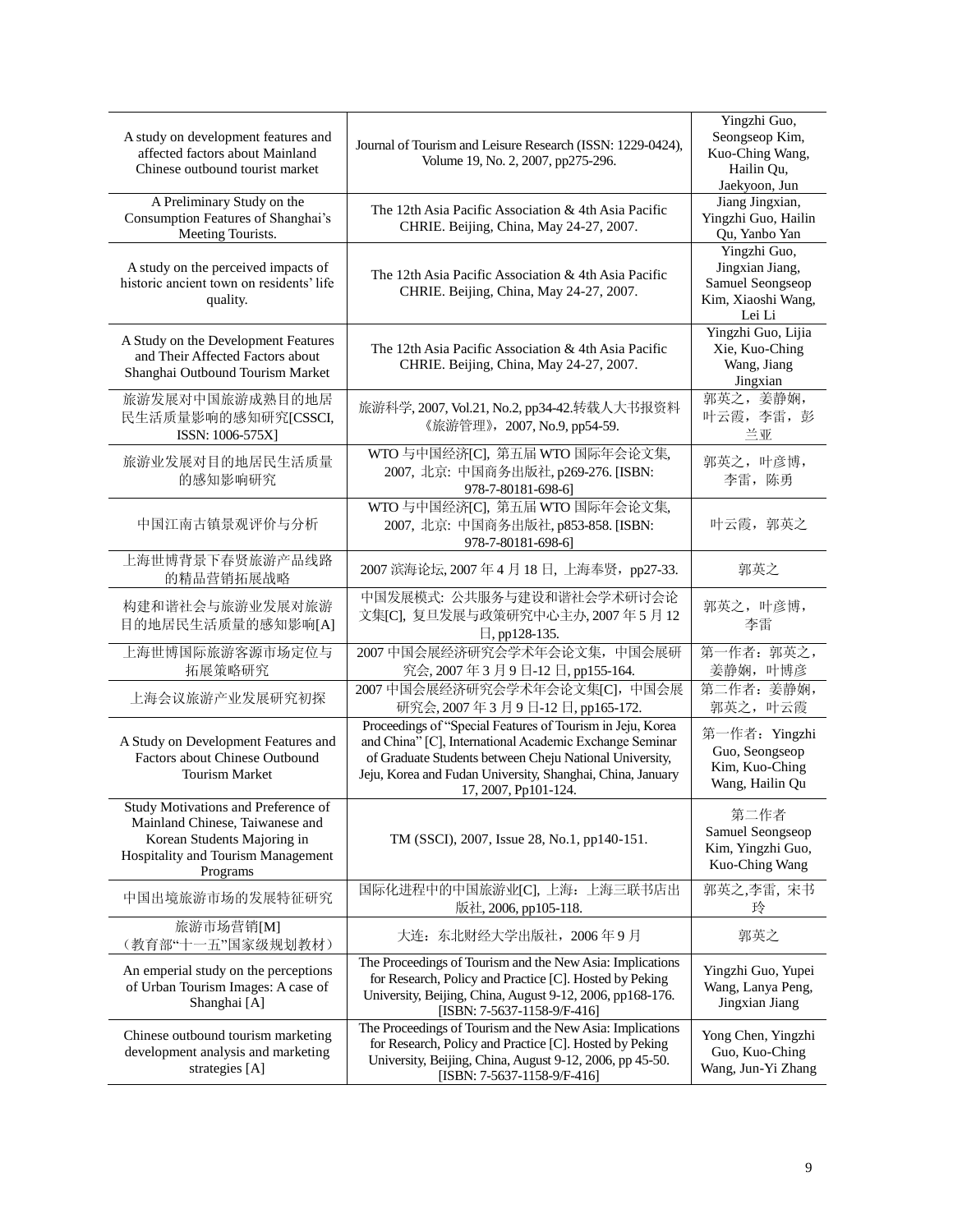| The current status of Shanghai's MICE<br>industry and its marketing strategies<br>[A]                                           | The Proceedings of Tourism and the New Asia: Implications<br>for Research, Policy and Practice [C]. Hosted by Peking<br>University, Beijing, China, August 9-12, 2006, pp 257-264.<br>[ISBN: 7-5637-1158-9/F-416]                                                            | Jingxian Jiang,<br>Yingzhi Guo,<br>Kuo-Ching Wang,<br>Jun-yi Zhang |
|---------------------------------------------------------------------------------------------------------------------------------|------------------------------------------------------------------------------------------------------------------------------------------------------------------------------------------------------------------------------------------------------------------------------|--------------------------------------------------------------------|
| Shanghai World Expo and its<br>Marketing Strategies [A]                                                                         | The Proceedings of Tourism and the New Asia: Implications<br>for Research, Policy and Practice [C]. Hosted by Peking<br>University, Beijing, China, August 9-12, 2006, pp 459-464.<br>[ISBN: 7-5637-1158-9/F-416]                                                            | Lanya Peng, Yingzhi<br>Guo, Hailin Qu                              |
| The Inherent Risks for Group Packages<br>Tour Leader: What and Why? [A]                                                         | The Proceedings of Tourism and the New Asia: Implications<br>for Research, Policy and Practice [C]. Hosted by Peking<br>University, Beijing, China, August 9-12, 2006, pp 607-619.<br>[ISBN: 7-5637-1158-9/F-416]                                                            | Kuo-Ching Wang,<br>Yingzhi Guo, Jun-Yi<br>Zhang, Po-Chen Jao       |
| A Study on the Marketing of Tourism<br>Products in China [A]                                                                    | The Proceedings of Hospitality & Tourism Education: Trends<br>& Strategies [C]. Hosted by $12^{th}$ Asia Pacific Association &<br>4 <sup>th</sup> Asia Pacific CHRIE. Hualien, Taiwan, 2006, June 26-29,<br>pp1817-1824.                                                     | Lanya Peng,<br>Kuo-Ching Wang,<br>Yingzhi Guo, Hailin<br>Qu        |
| An Analysis of Tourism Marketing<br>Strategies of 2008 Beijing Olympic<br>Games [A]                                             | The Proceedings of Hospitality & Tourism Education: Trends<br>& Strategies [C]. Hosted by 12 <sup>th</sup> Asia Pacific Association &<br>4th Asia Pacific CHRIE. Hualien, Taiwan2006, Juane 26-29,<br>pp68-74.                                                               | Yong Chen, Yingzhi<br>Guo, Kuo-Ching<br>Wang, Hailin Qu            |
| A Study on Tourism Price Strategy in<br>China [A]                                                                               | The Proceedings of Hospitality & Tourism Education: Trends<br>& Strategies [C]. Hosted by 12 <sup>th</sup> Asia Pacific Association &<br>4 <sup>th</sup> Asia Pacific CHRIE. Hualien, Taiwan2006, Juane 26-29,<br>pp1835-1844.                                               | Rongrong Zou,<br>Yingzhi Guo,<br>Kuo-Ching Wang,<br>Jingxian Jiang |
| 企业团体套装旅游的影响因素研究<br>[A]                                                                                                          | 中国管理科学研究文献(第二卷) [C]. 北京:中国环境科<br>学出版社, 2006 (ISBN7-80209-339-2), pp222-228.                                                                                                                                                                                                  | 第二作者                                                               |
| 企业团体套装旅游的影响因素研究<br>[A]                                                                                                          | 旅游学刊, 2007, Vol.22, No.1, pp35-41.                                                                                                                                                                                                                                           | 王国钦, 郭英之,<br>闵辰华, 黄闵穗                                              |
| 旅游目的地的品牌营销                                                                                                                      | 旅游学刊[J], 2006, Vol.21, No.7, pp9-10.                                                                                                                                                                                                                                         | 独立作者                                                               |
| Tourism and Reconciliation between<br>Mainland China and Taiwan                                                                 | Tourism Management (SSCI), Vol.27, Iss.5, 2006,<br>pp997-1005.                                                                                                                                                                                                               | 第一作者                                                               |
| A Study on the Current Status of<br>China's MICE Industry and Its<br>Marketing Strategies [A]                                   | Proceedings of Tourism in Asia: New Trends, New<br>Perspectives [C]. Leeds Metropolitan University, UK, June<br>10-12, 2006, pp110-124.                                                                                                                                      | 第二作者                                                               |
| Residents' Perceptions on Tourism<br>Development: A Case Study of Pingyao<br>County as World Culture Heritage in<br>China [A]   | Proceedings of Tourism in Asia: New Trends, New<br>Perspectives [C]. Leeds Metropolitan University, UK, June<br>10-12, 2006, pp1-9.                                                                                                                                          | 第一作者                                                               |
| 上海与沿海沿江城市的现代区域旅<br>游经济发展对比研究[A]                                                                                                 | "上海与沿海沿江城市的经济关系,1843-2005"学术研讨论<br>文集[C], 复旦大学历史地理国家哲学社会科学创新基地区<br>域经济中心和复旦大学社会主义市场经济研究中心主办,<br>2006年6月26-27日, pp70-82.                                                                                                                                                      | 第一作者                                                               |
| 中国出境旅游市场的影响因素与发<br>展特征研究[A]                                                                                                     | 中国管理科学研究文献[C], 北京:中国环境科学出版社,<br>2006, pp576-583.                                                                                                                                                                                                                             | 第一作者                                                               |
| 新闻报导对韩国国际旅游市场需求<br>的影响研究[A]                                                                                                     | 韩国研究论丛(第12辑)[C], 北京:中国社会科学出版社,<br>2006, pp156-175.                                                                                                                                                                                                                           | 第一作者                                                               |
| A Study on Current Features and<br>Affected Factors of Outbound Tourism<br>Market by Mainland Chinese Pleasure<br>Travelers [A] | The Conference Proceedings of The 7 <sup>th</sup> Biennial Conference<br>on Tourism in Asia [C] (ISBN No.: 962-367-517-8). Tourism,<br>Hospitality & Foodservice Industry in Asia: Development,<br>Marketing & Sustainability. May 11-14, 2006, Jeonju, Korea,<br>pp9-18.    | 第一作者                                                               |
| The Current Status of Education and<br>Training of MICE Industry in China<br>and in Shanghai [A]                                | The Conference Proceedings of The 7 <sup>th</sup> Biennial Conference<br>on Tourism in Asia [C] (ISBN No.: 962-367-517-8). Tourism,<br>Hospitality & Foodservice Industry in Asia: Development,<br>Marketing & Sustainability. May 11-14, 2006, Jeonju, Korea,<br>pp222-231. | 第二作者                                                               |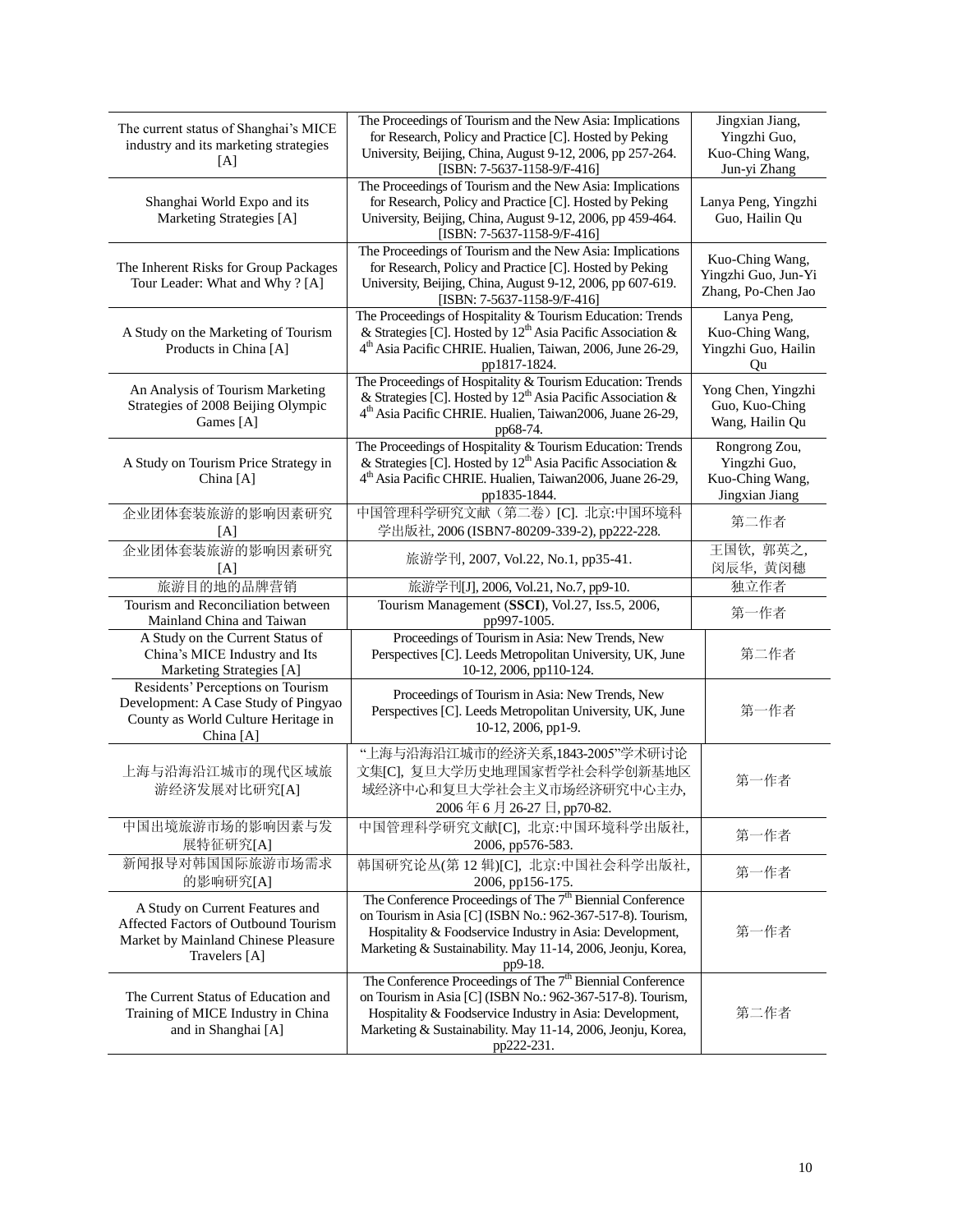| A Study on the Education and Training<br>Experts and Specialists for 2008<br>Beijing Olympic Games [A]                         | The Conference Proceedings of The 7 <sup>th</sup> Biennial Conference<br>on Tourism in Asia [C] (ISBN No.: 962-367-517-8). Tourism,<br>Hospitality & Foodservice Industry in Asia: Development,<br>Marketing & Sustainability. May 11-14, 2006, Jeonju, Korea,<br>pp399-406. | 第二作者                  |
|--------------------------------------------------------------------------------------------------------------------------------|------------------------------------------------------------------------------------------------------------------------------------------------------------------------------------------------------------------------------------------------------------------------------|-----------------------|
| 海峡两岸境外团体套装旅游趋势研<br>究                                                                                                           | 旅游学刊[J], Vol.117, No.5, 2006, pp62-68.                                                                                                                                                                                                                                       | 王国钦, 郭英之,<br>严诗容, 钟佳勋 |
| A Study of the Different Tourist<br>Perception by Using an Application of<br>Muti-level Gray Evaluation                        | Journal of Tourism and Leisure Research [J], Vol.34, No.2,<br>2006, pp317-332.                                                                                                                                                                                               | 第一作者                  |
| 中国出境旅游的经济效应分析                                                                                                                  | 青岛酒店管理职业技术学院教学与研究学报 2005.<br>October, pp12-15.                                                                                                                                                                                                                               | 第二作者                  |
| 国际旅游收支平衡结构性变化的实<br>证研究                                                                                                         | 经济地理, 2005, Supp., Dec., pp20-24.                                                                                                                                                                                                                                            | 第一作者                  |
| 德国的旅游教育体系概述                                                                                                                    | 旅游学刊(2005), Supp., Dec., pp40-46.                                                                                                                                                                                                                                            | 第<br>作者               |
| A Study on the Positioning of Overseas<br>Destinations by Chinese Outbound<br>Tourists [A]                                     | Chinese Tourism Research Annual [C], Tourism Tribune<br>(2001-2004), English Edition, pp65-77.                                                                                                                                                                               | 第一作者                  |
| A Study on the Development Features<br>and Countermeasures of MICE<br>Industry: A Case of Changning Area in<br>Shanghai [A]    | International Convention & Expo Summit [C], Hong Kong,<br>China, 7-9 February, 2006, pp1-12. (ISNB: 962-367-508-9)                                                                                                                                                           | 第一作者                  |
| Preference and Positioning Analyses of<br>Overseas Destinations by Mainland<br><b>Chinese Outbound Pleasure Tourists</b>       | Journal of Travel Research [J], 2005, Vol.44, No.2, pp<br>212-220.                                                                                                                                                                                                           | 第二作者                  |
| A SWOT Analysis of Tourism<br>Development Strategies in Western<br>China                                                       | Journal of Hospitality and Tourism [J], Vol.3 No.2 , 2005,<br>pp55-70.                                                                                                                                                                                                       | 第一作者                  |
| Remote sensing analysis of land use<br>change and its driving factors in the<br>northeastern Qinghai province of China<br>[A]  | The Proceedings of the 12th International Symposium<br>Remote Sensing for Environmental Monitoring, GIS<br>Applications, and Geology V, [C], 19-22 September, 2005,<br>Bruges, Belgium, pp1-10.                                                                              | 第二作者                  |
| A SWOT Analysis on the Mainland<br>Chinese Outbound Tourism Market [A]                                                         | The Proceedings of Second Poly U China Tourism Forum<br>and Third China Tourism Academy Annual Conference,<br>Guangzhou [C], China, December 16-17, 2005, pp369-380.<br>$(ISNB: 962-367-494-5)$                                                                              | 第一作者                  |
| A SWOT Analysis about the Shanghai<br>World Travel Fair 2005 in China [A]                                                      | The Proceedings of International Conference on Destination<br>Branding and Marketing For the Regional Tourism<br>Development [C], Macao, China, 8-10 December, 2005,<br>pp103-113. (ISNB: 99937-51-18-9)                                                                     | 第一作者                  |
| 两岸旅游市场发展特征与合作营销                                                                                                                | 当代财经[J], 2005, Vol.253, No.12, pp351-355.                                                                                                                                                                                                                                    | 第<br>作者               |
| The Challenge of Female Chinese<br>Group Package Tour Leaders: Career<br>Motivation, Career Barrier and Coping<br>Strategy [A] | The Proceedings of International Congress for Ecole<br>Hôteli ère de Lausanne (SWISS) and College of<br>Management [C], National Chiayi University (Taiwan),<br>November 24, 2005, Taiwan, pp46-55.                                                                          | 第三作者                  |
| 旅游市场营销[M]                                                                                                                      | 长沙: 湖南大学出版社, 2005, 8月                                                                                                                                                                                                                                                        | 第<br>作者               |
| 旅游与酒店管理专业研究生专业选<br>择动机研究                                                                                                       | 旅游科学[J], Vol.19, No.5, 2005, pp73-78.                                                                                                                                                                                                                                        | 第一作者                  |
| 中国出境旅游目的地推拉影响因子<br>的感知特征研究                                                                                                     | 复旦论文集刊, 上海:复旦大学出版社, 2005, pp1-12.                                                                                                                                                                                                                                            | 第一作者                  |
| 特大活动对旅游目的地的影响及营<br>销策略                                                                                                         | 商业研究, 2005, Vol.326, No.18, pp170-172.                                                                                                                                                                                                                                       | 第二作者                  |
| A Study on Affected Factors and<br>Development Features of Mainland<br>Chinese Outbound Tourism Market                         | The International Conference of Development of Chinese<br>Industries and Growth of Chinese Enterprises under the<br>Global Context, 14-15 October, 2005, Shanghai, China,<br>pp55-73.                                                                                        | 第一作者                  |
| 旅游者对中国历史文化旅游区的感<br>知差异研究----多层次灰色评价方法<br>的应用                                                                                   | 第六届韩国传统文化国际学术研讨会论文集[C], 2005年8<br>月 10-12 日,中国辽宁, pp 496-505.                                                                                                                                                                                                                | 第一作者                  |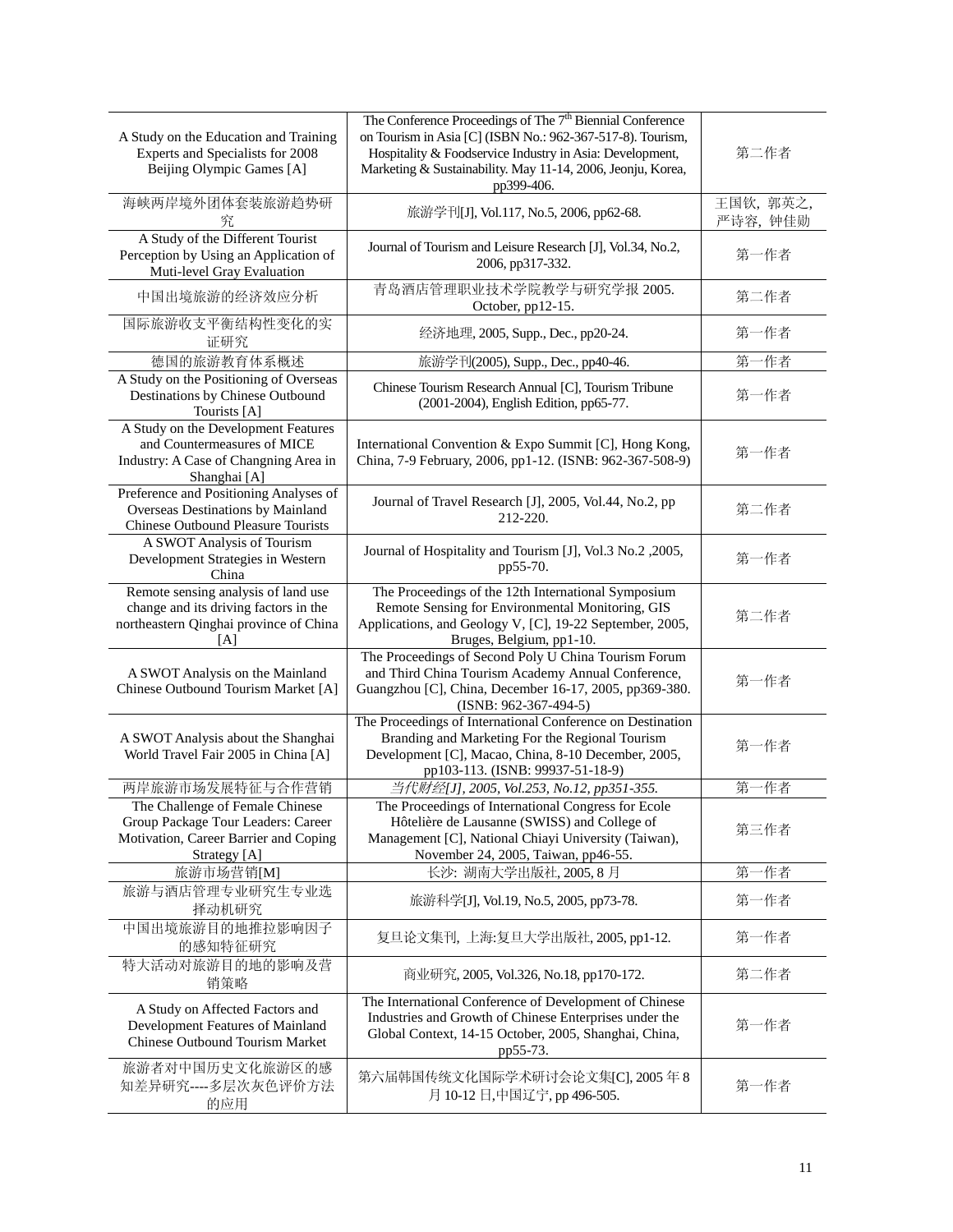| 韩国国际旅游收支平衡的结构性变<br>化研究[A]                                                                                                                                                               | WTO 与中国经济 [C], 北京:中国环境科学出版社, 2005,<br>pp1157-1163.                                                                                                               | 第一作者 |
|-----------------------------------------------------------------------------------------------------------------------------------------------------------------------------------------|------------------------------------------------------------------------------------------------------------------------------------------------------------------|------|
| An Application Study of Multi-level<br>Gray Evaluation Method by Different<br>Tourist Perceptions-A Case of Xi'an<br>City in China                                                      | The Proceedings of the Fourth Asia Pacific Forum for<br>Graduate Research in Tourism, Honolulu, Haiwaii, USA,<br>August 1-3, 2005, pp 2-20.                      | 第一作者 |
| An empirical Study on Economic<br><b>Impacts of Mainland Chinese</b><br>Outbound Tourism by Pleasure<br>Travelers                                                                       | The Proceedings of the Fourth Asia Pacific Forum for<br>Graduate Research in Tourism, Honolulu, Haiwaii, USA,<br>August 1-3, 2005, pp 504 -525.                  | 第二作者 |
| 中国出境旅游的经济影响研究                                                                                                                                                                           | 中韩 2005年国际旅游学术大会论文集[C], 7 月 31 日-8 月 2<br>日, 2005, 中国威海, pp126-136.                                                                                              | 第二作者 |
| Land Use Change analysis in the<br>Eastern Qinghai Province of China by<br>using Remote Sensing and GIS [A]                                                                             | International Geo-science And Remote Sensing<br>Symposium: Harmony Between Man & Nature (IGARSS<br>2005), 25-29 July 2005, COEX, Seoul, Korea,<br>pp2291-pp2294. | 第三作者 |
| Research on Dynamic Changes of<br>Land Use and Land Desertification<br>around Qinghai Lake in China [A]                                                                                 | International Geoscience And Remote Sensing Symposium:<br>Harmony Between Man & Nature (IGARSS 2005), 25-29<br>July 2005, COEX, Seoul, Korea, pp891-895.         | 第三作者 |
| Study on Dynamic Changes of land<br>Desertification in Yulin Prefecture,<br>northwestern China Based on RS and<br>GIS[A]                                                                | International Geo-science And Remote Sensing<br>Symposium: Harmony Between Man & Nature (IGARSS<br>2005), 25-29 July 2005, COEX, Seoul, Korea,<br>pp210-pp213.   | 第二作者 |
| Taiwan Meets China: Important<br>Factors in Senior Group Package Tour                                                                                                                   | The Fourth CPTHL Symposium Consumer Psychology of<br>Tourism, Hospitality, and Leisure Research, HEC Montreal,<br>Canada, 17-20 July, 2005, pp19-20.             | 第三作者 |
| A Study on the Perceptive Attitudes of<br>Local Residents to the Tourism Impacts<br>in Undeveloped Economic Area of<br>China----A Case of Pingyao County of<br>Shanxi Province in China | The Proceedings of Asia Pacific Tourism Association 11th<br>Annual Conference: New Tourism for Asia-Pacific, July 7-10,<br>2005, Goyang, South Korea, pp249-257. | 第一作者 |
| The Tourists' Perceptual<br>Characteristics of Tourist Destination<br>Image----A Case Study of Zhouzhuang<br>in China                                                                   | The Proceedings of Asia Pacific Tourism Association 11th<br>Annual Conference: New Tourism for Asia-Pacific, July 7-10,<br>2005, Goyang, South Korea, pp265-272. | 第二作者 |
| 海峽兩岸境外團體套裝旅遊趨勢研<br>究                                                                                                                                                                    | 中国台湾台北輔大, 2004 餐旅管理學術與實務研討會,<br>pp. 1-11.                                                                                                                        | 第二作者 |
| What Important Factors Do Senior<br>Tourists Care in Outbound Group<br>Package Tour? [A]                                                                                                | 中国台湾高雄, 2005 第5 屆觀光休閒暨餐旅產業永續經<br>營研討會[C], pp152-161.                                                                                                             | 第三作者 |
| 旅游吸引物管理: 新的方向                                                                                                                                                                           | 东北财经大学出版社(译著), 2005, April                                                                                                                                       | 主要译者 |
| 中韩两国大学生选择旅游管理专业<br>动机的比较研究                                                                                                                                                              | 中国教育经济与管理[J], 2005, Vol.5, No.2, pp26-31.                                                                                                                        | 第一作者 |
| 中国出境旅游者行为特征的市场定<br>位研究                                                                                                                                                                  | 韩华学报[J], 2004, No.3, pp283-297.                                                                                                                                  | 独立作者 |
| 饭店忠诚危机管理的借鉴与探讨                                                                                                                                                                          | 旅游调研[J], 2004, Vol.263, No.12, p15-19.                                                                                                                           | 第三作者 |
| 海峡两岸 HTM 专业本科生专业选择动<br>机研究                                                                                                                                                              | 旅游学刊[J], No.12, Supp., 2005, pp48-54.                                                                                                                            | 第一作者 |
| 海峡两岸旅游市场发展现状及合作<br>对策                                                                                                                                                                   | 旅游研究与实践[J], Vol.61, No.4, 2004, pp46-49.                                                                                                                         | 第一作者 |
| 国际旅游收支平衡的结构性变化研<br>究                                                                                                                                                                    | 人口与经济, No.12 增刊, 2005, pp326-332.                                                                                                                                | 第一作者 |
| A Study on the Market Development<br>Potential of 2010 Shanghai World<br>Expo [A]                                                                                                       | Journal of Tourism and Leisure Research [J], Vol.16, No.4,<br>2004, pp.87-110.                                                                                   | 第一作者 |
| 如何提高连云港旅游品牌的营销力                                                                                                                                                                         | 2004年10月15日第三版, 华东旅游报[N].                                                                                                                                        | 独立作者 |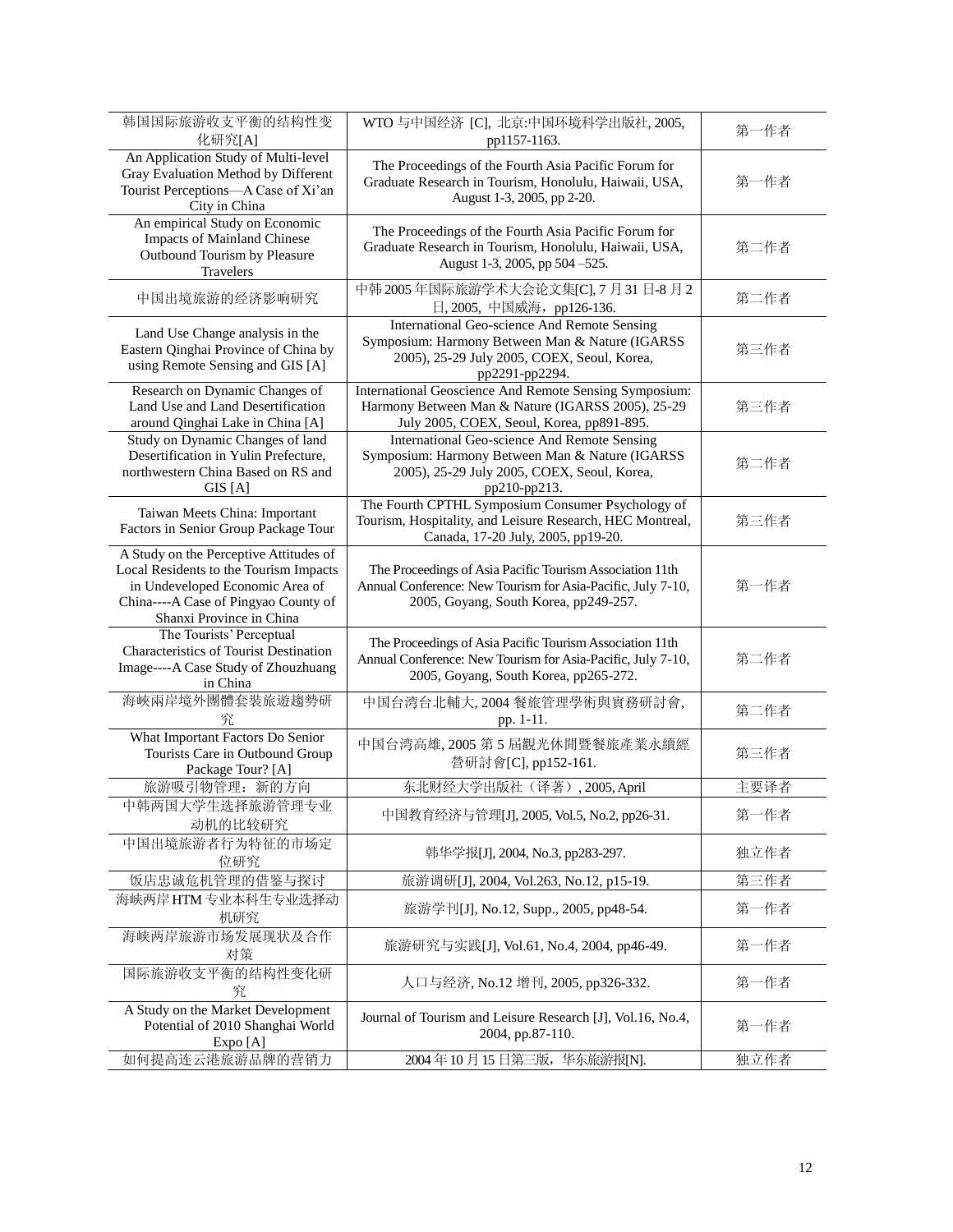| An Exploratory Study on<br>Web-resources for After-school<br>Enrichment/Recreation Program<br>[A]                                                                          | 2004 ISTTE Annual Conference: International<br>Collaboration [C], Sept. 26-28, 2004, Hong Kong, pp13.                                                                                                                                                                                            | 第三作者 |
|----------------------------------------------------------------------------------------------------------------------------------------------------------------------------|--------------------------------------------------------------------------------------------------------------------------------------------------------------------------------------------------------------------------------------------------------------------------------------------------|------|
| A Study of the Motivations in<br>Choosing the Hospitality and<br>Tourism Programs between<br>Mainland China, Taiwan and<br>Korean Graduate Students [A]                    | The Proceedings of the Third Asia Pacific Forum for Graduate<br>Students Research in Tourism, New Frontiers in Tourism<br>Research: New Perspectives and New Approaches[C], Sept. 22 to<br>24, 2004, Beijing, pp941-958.                                                                         | 第一作者 |
| A Study of the Assessment of<br>International Students'<br>Perceptions of the Tourism Image<br>of China: Taking International<br>Students from Korean as an<br>Example [A] | The Proceedings of the Third Asia Pacific Forum for Graduate<br>Students Research in Tourism, New Frontiers in Tourism<br>Research: New Perspectives and New Approaches[C], Sept. 22<br>to 24, 2004, Beijing, pp248-265.                                                                         | 第二作者 |
| A Study of Chinese University<br><b>Students' Perception Features for</b><br><b>Outbound Tourist Destination</b><br>Images: A Case Study of<br>Shanghai City in China [A]  | The Proceedings of the Third Asia Pacific Forum for Graduate<br>Students Research in Tourism, New Frontiers in Tourism<br>Research: New Perspectives and New Approaches[C], Sept. 22<br>to 24, 2004, Beijing, pp284-400.                                                                         | 第二作者 |
| Taiwan Meets Mainland China:<br><b>Emerging Trends in Mainland</b><br>China Outbound Groups Package<br>Tour [A]                                                            | The Proceedings of the Third Asia Pacific Forum for Graduate<br>Students Research in Tourism, New Frontiers in Tourism<br>Research: New Perspectives and New Approaches[C], Sept. 22<br>to 24, 2004, Beijing, pp754-771.                                                                         | 第二作者 |
| The Theory and Practice of Tourism<br>Image Transformation [A]                                                                                                             | The Proceedings of the Third Asia Pacific Forum for Graduate<br>Students Research in Tourism, New Frontiers in Tourism<br>Research: New Perspectives and New Approaches[C], Sept. 22 to<br>24, 2004, Beijing, pp1107-1122.                                                                       | 第二作者 |
| 城市游憩项目开发多方案决策模型<br>研究 [A]                                                                                                                                                  | 西北大学学报(自然科学版) [J], Vol.148, No.1, 2004,<br>pp110-113.                                                                                                                                                                                                                                            | 第二作者 |
| 旅游者对海外旅游目的地市场定位<br>形象的感知研究 [A]                                                                                                                                             | 二十一世纪亚洲发展之路[C], 上海: 复旦大学出版社,<br>2004年, pp.192-215.                                                                                                                                                                                                                                               | 独立作者 |
| A Study on the Positioning Attributes<br>of Chinese Outbound<br><b>Destinations for Mainland</b><br>Chinese Pleasure Tourists [A]                                          | The Proceedings of KOREA and CHINA Joint<br>International Tourism Conference 2004 [C], August 6-9,<br>2004, Daegu, Korea, pp129-138.                                                                                                                                                             | 第二作者 |
| Why Postgraduate Students Choose<br>the Hospitality and Tourism<br>Field? A Case Study of Mainland<br>China [A]                                                            | The Proceedings of KOREA and CHINA Joint<br>International Tourism Conference 2004 [C], August 6-9,<br>2004, Daegu, Korea, pp79-92.                                                                                                                                                               | 第一作者 |
| The Theory and Practice of Tourism<br><b>Destination Image Positioning</b><br>[A]                                                                                          | The Proceedings of Tenth Annual Conference,<br>Globalization and Tourism Research: East Meets West,<br>Asia Pacific Tourism Association [C], July 4-7, 2004,<br>Sasebo, Nagasaki-ken, Japan, pp1238-1246.                                                                                        | 第二作者 |
| Taiwan Meets Mainland China:<br>Emerging Trends in Chinese<br>Out-bound Group Package Tour<br>[A]                                                                          | The Proceedings of Tenth Annual Conference,<br>Globalization and Tourism Research: East Meets West,<br>Asia Pacific Tourism Association [C], July 4-7, 2004,<br>Sasebo, Nagasaki-ken, Japan, pp1179-1186.                                                                                        | 第二作者 |
| A Study on the Middle School<br>Students' Travel Market in China<br>---- A Case Study of Nanjing [A]                                                                       | The Proceedings of Tenth Annual Conference,<br>Globalization and Tourism Research: East Meets West,<br>Asia Pacific Tourism Association [C], July 4-7, 2004,<br>Sasebo, Nagasaki-ken, Japan, pp1087-1096.                                                                                        | 第二作者 |
| Contribution of Tourism to Promoting<br>Reconciliation and Peace<br>Between Mainland China and<br>Taiwan [A]                                                               | The Proceedings of Tenth Annual Conference,<br>Globalization and Tourism Research: East Meets West,<br>Asia Pacific Tourism Association [C], July 4-7, 2004,<br>Sasebo, Nagasaki-ken, Japan, pp236-246.                                                                                          | 第一作者 |
| A Study on the Hospitality<br>Management and Labor<br>Relationship in Korean Tourism<br>Industry [A]                                                                       | The Proceedings of the 56 <sup>th</sup> TOSOK International Tourism<br>Symposium and Conference: A Growth Engine of Regional<br>Development - A Tourism Industry, The Tourism Sciences<br>Society of Korea [C], Danyang-gun, Korea National<br>Tourism Organization, July 8-10, 2004, pp329-346. | 第二作者 |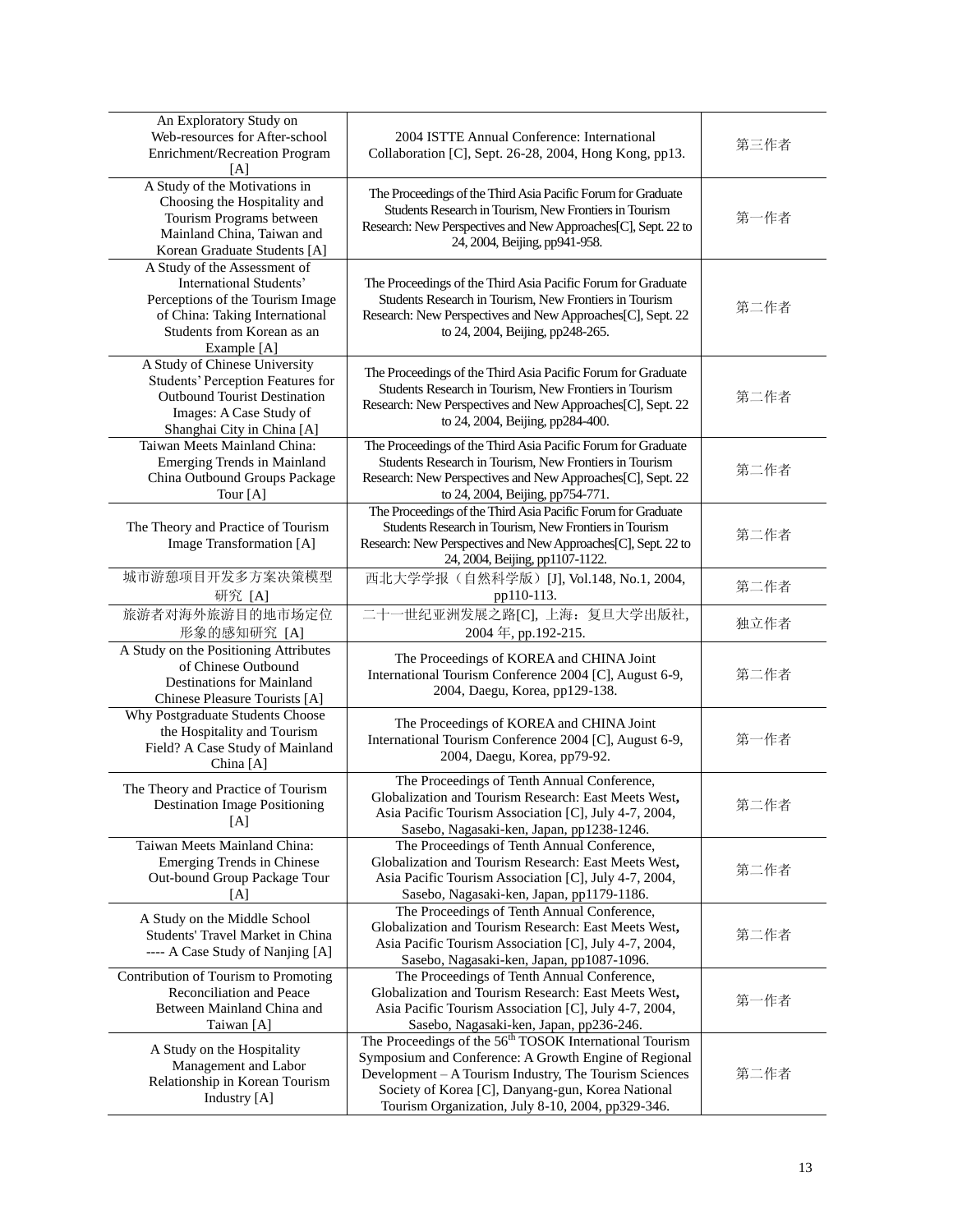| A Study on the Factor Influence on<br>the Overseas Destinations by<br>Mainland Chinese Outbound<br>Pleasure Tourists [A]                                        | The Proceedings of the 56 <sup>th</sup> TOSOK International Tourism<br>Symposium and Conference: A Growth Engine of Regional<br>Development - A Tourism Industry, The Tourism Sciences<br>Society of Korea [C], Danyang-gun, Korea National<br>Tourism Organization, July 8-10, 2004, pp263-282.    | 第一作者 |
|-----------------------------------------------------------------------------------------------------------------------------------------------------------------|-----------------------------------------------------------------------------------------------------------------------------------------------------------------------------------------------------------------------------------------------------------------------------------------------------|------|
| A Comparison Study on the<br>Motivation of Choosing<br>Hospitality and Tourism Field<br>between Mainland Chinese and<br>Taiwanese Undergraduate<br>Students [A] | The Proceedings of the 56 <sup>th</sup> TOSOK International Tourism<br>Symposium and Conference: A Growth Engine of<br>Regional Development - A Tourism Industry, The Tourism<br>Sciences Society of Korea [C], Danyang-gun, Korea<br>National Tourism Organization, July 8-10, 2004,<br>pp235-246. | 第一作者 |
| The Influence of Push and Pull<br>Factors on the Overseas<br>Destinations by Mainland<br><b>Chinese Outbound Pleasure</b><br>Tourists [A]                       | The Proceedings of the Seminar on the Fourth International<br>Scholar Exchange Fellowship Program of Korea<br>Foundation for Advanced Studies [C], June 24-25, 2004,<br>Seoul, Korea, pp121-141.                                                                                                    | 第一作者 |
| A Study of the Effect of Leisure<br>Industry on the Economic and<br>Historical Development in the<br>Western Area of China [A]                                  | The Second of Korean Sports History Association [C],<br>June 20, 2004, Daetian, Korea, pp33-40.                                                                                                                                                                                                     | 第一作者 |
| 中国出境旅游目的地的市场定位研<br>究 [A]                                                                                                                                        | Vol.19, No.4, pp27-32, 2004, 旅游学刊[J], pp27-32. 转载<br>人大复印资料(旅游管理)[J], 2004, No.5, pp28-33.                                                                                                                                                                                                          | 第一作者 |
| A Study on the Current Tourism<br>Industry in the Western Area of<br>China [A]                                                                                  | The Second Asia Pacific CHRIE (APacCHRIE)<br>Conference & The Sixth Biennial Conference on Tourism<br>in Asia[C], Phuket, Thailand, May 27-29, 2004,<br>pp854-863.                                                                                                                                  | 第一作者 |
| <b>Strategies for Tourism Development</b><br>in the Western Area of China [A]                                                                                   | The proceedings of the 55 <sup>th</sup> academic conference of<br>tourism sciences of Korea [C], Dongjak-Gu, South Korea,<br>Feb. 5-6, 2004, pp37-46.                                                                                                                                               | 第一作者 |
| 西部地区旅游产业开发研究[A]                                                                                                                                                 | 干旱区资源与环境[J], 2003, No.4.                                                                                                                                                                                                                                                                            | 第二作者 |
| A Study on the Tourist Market of<br>Oversea Student from Korea to<br>China [A]                                                                                  | Journal of Tourism and Leisure Research [J], Vol.15, No.3,<br>2003, pp95-105.                                                                                                                                                                                                                       | 第一作者 |
| A Study on the Comparison in<br>Tourism Development between<br>Seoul and Shanghai [A]                                                                           | The third Forum of the World Management Conference[C],<br>Oct. 27-29, 2003, Shanghai, China, pp27-41.                                                                                                                                                                                               | 第一作者 |
| A Study on the Tourist Market of Oversea<br>Student from Korea in China, Second<br>Asia Pacific Forum for Graduate<br>Students Research in Tourism [A]          | The Korea Academic Society of Tourism & Leisure<br>(KASTLE) [C], October 2-4, 2003, Busan, Korea,,<br>pp458-464.                                                                                                                                                                                    | 第二作者 |
| A Study on the Strategic Cooperation<br>and Development Concerning<br>Regional Tourism between China<br>and Korea [A]                                           | The Korea Academic Society of Tourism & Leisure<br>(KASTLE) [C], October 2-4, 2003, Busan, Korea,<br>pp180-187.                                                                                                                                                                                     | 第一作者 |
| A Study on the Market Development<br>Potential of Shanghai World<br>Expo [A]                                                                                    | Convention & Expo Summit [C], Aug. 29-31, 2003, Hong<br>Kong SAR, China, pp27-41.                                                                                                                                                                                                                   | 第一作者 |
| The Inherent Risks in Group Package<br>Tour Leader: An Exploratory<br>Research [A]                                                                              | ANZALS of 6 <sup>th</sup> Biennial Conference: Leisure, Change and<br>Diversity [C], 10-12 July, 2003, Sydney, Australia,<br>pp111-119.                                                                                                                                                             | 第三作者 |
| An Investigation on China's College<br>Students' Intention of Traveling<br>Abroad: A Case Study in<br>Shanghai Universities [A]                                 | The First APEC-CHRIE Conference Proceedings<br>"Hospitality, Foodservice & Tourism Research and<br>Education: The Asian Waves" [C], May 21-23, 2003,<br>Seoul, Korea, pp796-807.                                                                                                                    | 第二作者 |
| A Study on the Features of Korean<br>Outbound Tourism Market and<br>China Tourism Marketing [A]                                                                 | The First APEC-CHRIE Conference Proceedings<br>"Hospitality, Foodservice & Tourism Research and<br>Education: The Asian Waves" [C], May 21-23, 2003,<br>Seoul, Korea, pp41-46.                                                                                                                      | 第一作者 |
| 2010年上海世博会旅游发展潜力与<br>效应分析 [A]                                                                                                                                   | Vol.15, No. 5, 2003, 旅游学刊[J], pp52-56.                                                                                                                                                                                                                                                              | 独立作者 |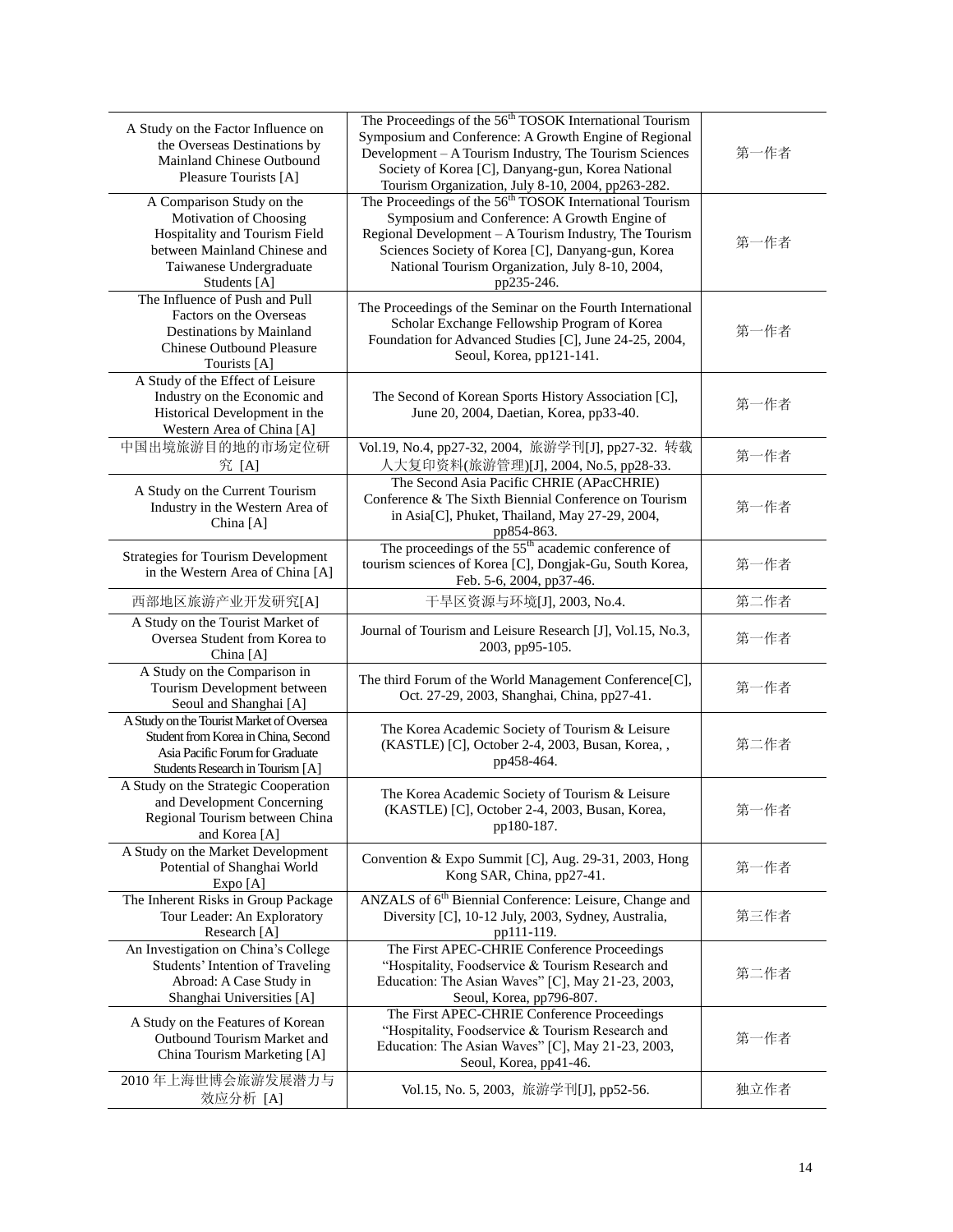| 三峡地区旅游市场营销策略研究<br>[A]                                                                                                         | No.10, 2003, 商业研究[J]                                                                                                                                                                                       | 第一作者 |
|-------------------------------------------------------------------------------------------------------------------------------|------------------------------------------------------------------------------------------------------------------------------------------------------------------------------------------------------------|------|
| 2010年上海世博会旅游发展战略研<br>究 [A]                                                                                                    | No.5. 2003, 社会科学家[J], pp102-105.                                                                                                                                                                           | 独立作者 |
| 出境旅游需要苏浙沪共同经营 [A]                                                                                                             | 2003年8月18日第10版,国际金融报[N]                                                                                                                                                                                    | 独立作者 |
| 旅行社信息化: 痛并快乐着 [A]                                                                                                             | 2003年6月11日第11版, 科技日报[N]                                                                                                                                                                                    | 第二作者 |
| 2010上海世博会旅游发展战略研究<br>[A]                                                                                                      | 2003年5月1日第三版, 华东旅游报[N]                                                                                                                                                                                     | 独立作者 |
| "非典"对经济影响的分析 [A]                                                                                                              | 2003年5月21日第三版,国际金融报[N]                                                                                                                                                                                     | 第二作者 |
| 上海世博会的发展潜力与效应分析<br>[A]                                                                                                        | No.6, 2003, 旅游市场[J], pp38-44.                                                                                                                                                                              | 独立作者 |
| 旅游形象感知研究综述 [A]                                                                                                                | No.2, 2003, 经济地理[J], pp280-284. 转载人大复印资<br>料(旅游管理)[J], 2003, No.4, pp32-37.                                                                                                                                | 独立作者 |
| 中国西部地区国家级旅游资源评价<br>[A]                                                                                                        | No.1, 2003, 陕西学师范大学学报(自然科版) [J],<br>pp110-114.                                                                                                                                                             | 第一作者 |
| WTO 与中国旅游业:影响与效应 [A]                                                                                                          | No.3, 2003, 国际商务综述[J], pp7-18.                                                                                                                                                                             | 独立作者 |
| 旅游管理专业研究生教育的现状、问<br>题与对策 [A]                                                                                                  | Vol.99, No.1, 2003, 社会科学家[J], pp15-18.                                                                                                                                                                     | 独立作者 |
| 澳大利亚旅华客源市场特征与竞争<br>因素分析 [A]                                                                                                   | No.1, Vol.112, 2003, 亚太经济[J], pp28-31.                                                                                                                                                                     | 独立作者 |
| 21 世纪区域旅游市场营销发展趋势<br>研究 [A]                                                                                                   | No.1, 2003, 唐都学刊[J], pp148-150.                                                                                                                                                                            | 独立作者 |
| 中国旅游温点地区的可持续发展营<br>销战略研究 [A]                                                                                                  | No.1, 2003, 人文地理[J], pp6-10. 转载人大复印资料(旅<br>游管理)[J], 2003, No.4, pp24-27.                                                                                                                                   | 独立作者 |
| What Makes A Good Customer<br>Comment in Tour Package Tour?<br>[A]                                                            | The Proceedings of Asia Pacific Tourism Association<br>Conference [C], July 10-13, Las Vages, USA, 2003,<br>pp683-687.                                                                                     | 第二作者 |
| Attractive Messages in Group Package<br>Tour Newspaper Advertising: An<br><b>Exploratory Research [A]</b>                     | Asia Pacific Tourism Association Conference[C], July<br>10-13, Las Vages, USA, 2003, 680-682.                                                                                                              | 第二作者 |
| A Probe into the Policies of<br>Sustainable Development for<br>Graduate Education in Hospitality<br>and Tourism in China" [A] | The Proceedings of the 8 <sup>th</sup> Annual Graduate Education and<br>Grauduate Students Research Conference in Hospitality<br>and Tourism [C], January 5-7, 2003, Las Vegas, Nevada,<br>USA, pp152-156. | 第一作者 |
| A Study on the Marketing Policies of<br>Chinese Historic & Cultural Cities<br>[A]                                             | Asia Pacific Tourism Association Conference [C], July<br>10-13, Las Vages, USA, 2003, pp152-156.                                                                                                           | 第一作者 |
| 生态旅游管理研究与实践<br>[A]                                                                                                            | No.12. 2002, 世界经济研究[J], pp318-322.                                                                                                                                                                         | 独立作者 |
| 中国历史文化名城旅游客源市场营<br>销策略<br>[A]                                                                                                 | No.11, 2002, 商业研究[J], pp92-94.                                                                                                                                                                             | 独立作者 |
| 韩国出境旅游与中国的营销策略<br>[A]                                                                                                         | No.3, 2002, 亚太经济[J], pp32-25, 52.                                                                                                                                                                          | 独立作者 |
| 历史文化名城的旅游竞争机制分析<br>[A]                                                                                                        | No.2. 2002, 社会科学家[J], pp59-62.                                                                                                                                                                             | 独立作者 |
| A Study on the Tourism Market<br>Features and Marketing Policies<br>of the Famous Historic & Cultural<br>City in China [A]    | The 8 <sup>th</sup> Annual Conference of Asia Pacific Tourism<br>Association [C], July 10-13, 2002, Dalian, China                                                                                          | 独立作者 |
| 跨世纪的中国西部旅游产业开发战<br>略 [A]                                                                                                      | No.19, 2001, 经济管理[J], pp64-66.                                                                                                                                                                             | 独立作者 |
| 历史文化名城旅游市场开发 [A]                                                                                                              | No.12, 2001, 世界经济研究[J], pp277-281.                                                                                                                                                                         | 独立作者 |
| 未来旅游消费大趋势 [A]                                                                                                                 | No.6, 2001, , 现代工商[J].                                                                                                                                                                                     | 独立作者 |
| 中国旅游市场需求与开发 [M]                                                                                                               | June, 2001, 广东旅游出版社[M]                                                                                                                                                                                     | 第二作者 |
| 平遥古城旅游市场开发与可持续发<br>展战略 [A]                                                                                                    | No.3, 2001, 山西财经大学学报[J], pp28-31.                                                                                                                                                                          | 独立作者 |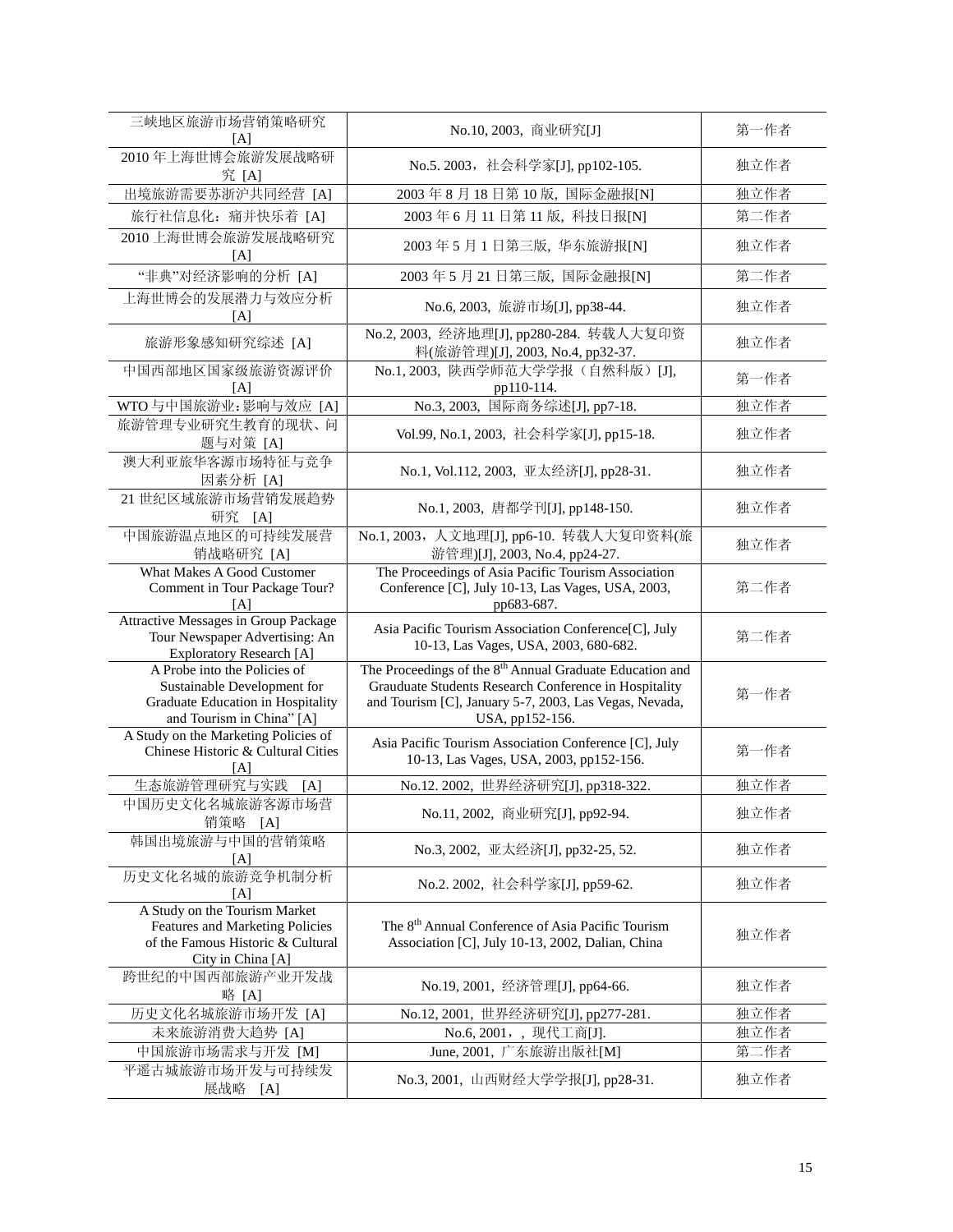| 新世纪中国西部旅游产业现状及开发战<br>略<br>[A]                                                                       | No.12, 2000, , 世界经济研究[J], pp406-412.                                                   | 独立作者  |
|-----------------------------------------------------------------------------------------------------|----------------------------------------------------------------------------------------|-------|
| The Tourist Marketing Policies in Next<br>Century [A]                                               | No.3, Vol.10, 2000, Journal of Chinese Geography [J],<br>pp345-350.                    | 独立作者  |
| Study on Demand Features of<br>Domestic Tourist Market in China<br>[A]                              | No.4, Vol.10, 2000, Journal of Chinese Geography [J],<br>pp382-386.                    | 独立作者  |
| Study on the Trend Demand Features<br>for Domestic Tourist Market in<br>China $[A]$                 | 15 <sup>th</sup> January 2000, V <sup>th</sup> IFSM World Congress [C]                 | 第一作者  |
| 传统民居旅游开发研究——以平遥<br>古城为案例[A]                                                                         | 地理研究[J], 2000, Vol.19, No.3, pp264-270.                                                | 第三作者. |
| Study on the Shreshold System of<br>Particular Tourist Resources [A]                                | No.2, Vol.12, 1999, Chinese Journal of Arid Land [J],<br>pp139-144.                    | 独立作者  |
| Study on the Sustainable Development<br>of Tourist Marketing Environment                            | No.3, Vol.9, 1999, Journal of Chinese Geography [J],<br>pp287-294.                     | 独立作者  |
| 市场导向下的现代旅游市场营销策<br>略 [A]                                                                            | No.12. 1999, 世界经济文汇[J], pp419-423.                                                     | 独立作者  |
| 旅游市场营销环境的可持续发展研<br>究 [A]                                                                            | No.3, Vol.19, 1999,经济地理[J],, pp101-106. 转载人大<br>复印资料(旅游经济)[J], No.4, 1999, pp20-25.    | 独立作者  |
| Study on the Potential Capacity of Tourist<br>Resources in the Undeveloped Areas<br>of China [A]    | August 1997, Beijing, The Geo-Informatics Conference of<br><b>IEAS &amp; IWGIS</b> [C] | 独立作者  |
| Evaluation on the Environmental Quality<br>of the Key Traveling Cities and Towns<br>in Xinjiang [A] | $18 - 22$ June, 1995, Beijing<br>XVIII International Pacific Congress[C]               | 第一作者  |

### 五、主要科研经历

| 起止日期                 | 研究课题名称                                                         | 资助机构               | 职位或作用         | 课题<br>来源 |
|----------------------|----------------------------------------------------------------|--------------------|---------------|----------|
| 2012年6月<br>2014年6月   | 新时期我国文化产业发展战略研究<br>(项目批准号 2012SHKXYB002)                       | 复旦大学"985 三期"课题     | 子课题负责人        | 纵向       |
| 2012年6月<br>2014年6月   | 推动文化产业成为国民经济支柱性产业<br>的战略层面及支撑体系研究<br>(项目批准号: 12&ZD024)         | 国家社会科学重大课题         | 子课题负责人,<br>讲行 | 纵向       |
| 2011年1月<br>2013年12月  | 基于旅游感知的旅游业发展对目的地社<br>区居民生活质量影响的实证研究<br>(项目批准号: No. 71073029)   | 国家自然科学基金委          | 主持, 进行        | 纵向       |
| 2011年8月<br>2012年8月   | 美国旅游者对中国旅游目的地形象认知<br>的实证研究与中国的营销策略<br>(2011411020)             | 美国国会教育部<br>国家留学基金委 | 主持, 完成        | 纵向       |
| 2010年3月<br>2010年11月  | "十二五"上海旅游市场分析与研究<br>(No.SAH3154064)                            | 上海市旅游局             | 主持, 完成        | 横向       |
| 2009年1月<br>2011年12月  | 基于旅游客源细分市场感知的旅游目的<br>地社会影响的实证研究 (No. 70873025)<br>[KRH1019158] | 国家自然科学基金委          | 主持,完成         | 纵向       |
| 2009年5月<br>2011年5月   | 提升我国文化软实力研究(No.<br>08AZX010                                    | 国家社会科学基金重点项目       | 第二主持人,<br>完成  | 纵向       |
| 2008年8月<br>2008年12月  | 上海民族文化、民间文化、民俗文化的传<br>承、保护与开发研究 (XAH2008004)<br>[KBH3154542]   | 上海哲学社会科学系列规划基<br>金 | 主持, 完成        | 纵向       |
| 2008年12月<br>2010年12月 | 上海市重点建设课程立项<br>《旅游市场研究》[EYH3154026]                            | 上海市教委、<br>复旦大学教务处  | 主持, 完成        | 纵向       |
| 2006年12日<br>2008年12日 | 基于推拉因子的中国出境旅游市场感知<br>特征和影响因子研究 (No.70673013)                   | 国家自然科学基金委          | 主持, 完成        | 纵向       |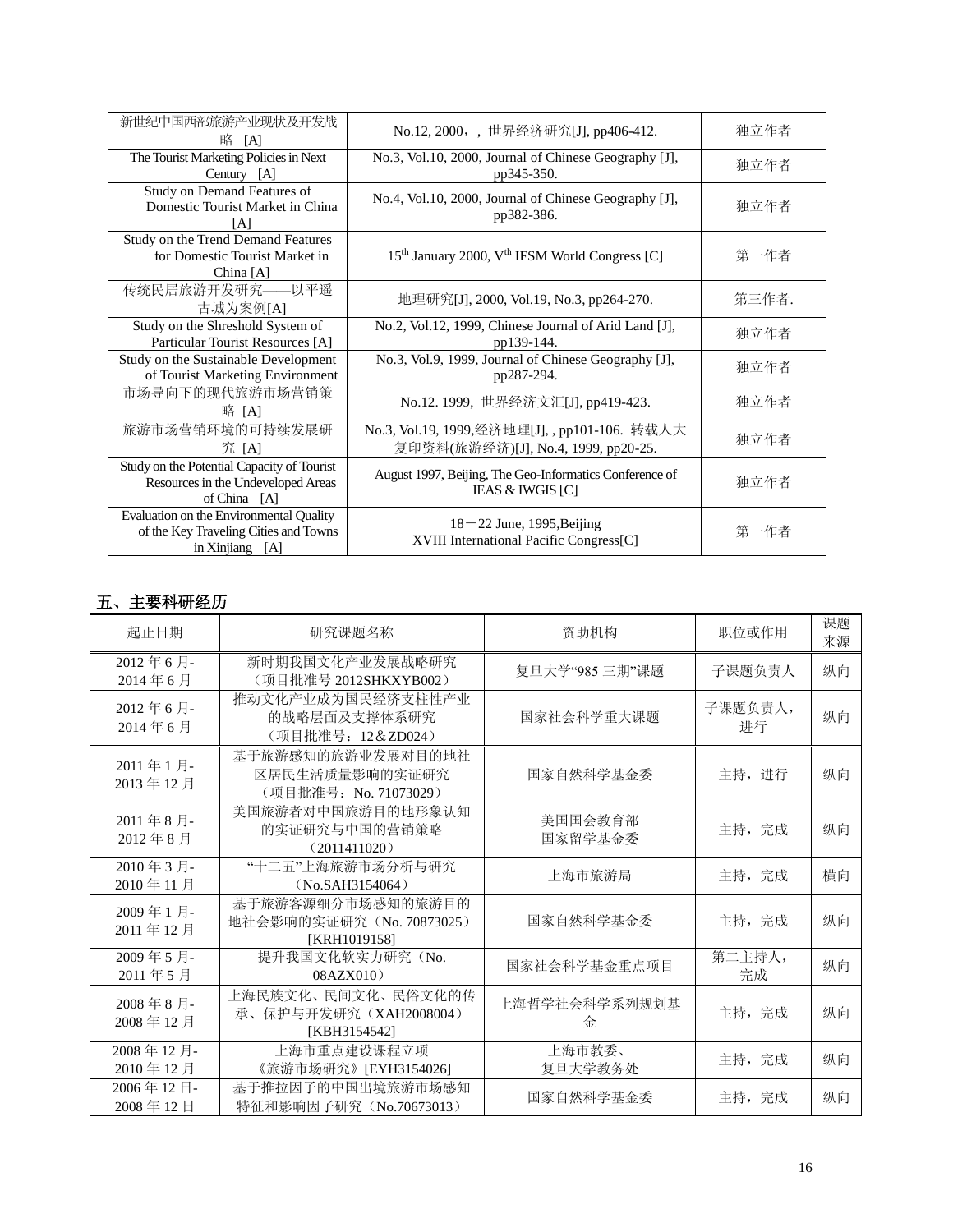| 2006年9月<br>2007年9月   | 上海出境旅游市场定位与影响因素研究<br>(No.2006BHZ001)<br>[KBH3154530] | 主持, 完成<br>上海哲学社会科学基金 |               | 纵向       |
|----------------------|------------------------------------------------------|----------------------|---------------|----------|
| 2007年5月<br>2008年3月   | 上海世博会文化资源开发研究                                        | 上海市哲学社会科学基金系列<br>课题  | 第二主持人, 完<br>成 | 纵向       |
| 2007年9月<br>2008年1月   | 《旅游市场研究》(双语教学)<br>[EYH3154032]                       | 复旦大学旅游学系             | 主持, 完成        | 纵向       |
| 2008年1月<br>2010年12月  | 旅游管理本科教学改革研究与实践                                      | 复旦大学教务处              | 主持, 完成        | 纵向       |
| 2007年6月<br>2012年6月   | 旅游市场研究(复旦大学校级精品课程)                                   | 复旦大学教务处              | 主持, 完成        | 纵向       |
| 2005年9月<br>2007年7月   | 旅游市场营销(教育部普通高等院校"十<br>一五"规划教材)                       | 复旦大学,教育部,<br>东北财大出版社 | 主持, 完成        | 纵向       |
| 2006年7月<br>2007年7月   | 上海出境旅游市场与提升战略研究                                      | 复旦大学文科科研推进项目         | 主持, 完成        | 纵向       |
| 2006年3月<br>9月        | 世博国际旅游市场拓展研究                                         | 上海市旅游委               | 主持, 完成        | 横向       |
| 2004年11月<br>2006年11月 | 中国出境旅游市场特征与营销策略                                      | 教育部留学回国科研基金          | 主持, 完成        | 纵向       |
| 2005年9月<br>2007年9月   | 中国出境旅游市场定位<br>与影响因子研究                                | 上海市科委<br>(上海市浦江人才计划) | 主持, 完成        | 纵向       |
| 2005年7-12月           | 中德两国旅游形象感知研究<br>及中国的营销策略                             | 德国学术交流基金             | 主持, 完成        | 德国       |
| 2005年2月一<br>2006年2日  | 中国旅游客源市场特征及其营销策略                                     | 复旦大学亚洲研究中心           | 主持,专著         |          |
| 2003年9月一<br>2004年8月  | 中韩两国旅游市场发展<br>及其营销策略                                 | 韩国高等教育财团<br>主持, 完成   |               | 韩国       |
| 2003年<br>7-12月       | 深圳市旅游客源市场营销与监测体系                                     | 广东省深圳市旅游局            | 主挂,完成         | 横向       |
| 2003年4月一<br>2004年12月 | 国际旅游城市旅游市场竞争力研究                                      | 上海旅游委                | 主挂,完成         | 横向       |
| 2003年<br>3-8月        | 上海世博会旅游营销规划研究                                        | 上海旅游委                | 主持, 完成        | 横向       |
| 2002年4月一<br>2003年5   | 中国对韩国旅游形象的感知研究                                       | 复旦大学亚洲研究中心           | 主持, 完成        | 校内       |
| 2000年2-5月            | 《中国旅游业发展"十五"规划<br>及到 2020年远景目标计划》<br>旅游市场需求与市场开发     | 国家计委<br>国家旅游局        | 主持, 完成        | 省部<br>级  |
| 1996年-2000年          | 国家自然科学基金"九五"重点项目《中国<br>旅游业可持续发展基础理论与宏观配置<br>体系研究》    | 国家自然科学基金委            | 专题负责, 完成      | 自科<br>基金 |
| 1987年-1988年          | 国家级自然保护区<br>艾丁湖流域环境保护与开发                             | 国家自然科学基金             | 专题负责, 完成      | 自科<br>基金 |
| 2000年11月             | 四川省泸州市旅游业发展战略研究                                      | 中国四川省泸州市委            | 主持, 完成        | 横向       |
| 2002年5-7月            | 中国"苹果第一市"<br>栖霞市旅游业发展总体规划                            | 中国山东省栖霞市政府           | 专题负责, 完成      | 横向       |
| 2000年5-8月            | 青海省旅游业发展总体规划                                         | 中国青海省政府              | 专题负责, 完成      | 横向       |
| 2000年6-7月            | 国家历史文化名城<br>徐州市旅游业发展总体规划                             | 中国江苏省徐州市政府           | 专题负责, 完成      | 横向       |
| 2001年4-5月            | 吉林省旅游业发展战略研究                                         | 中国吉林省政府              | 专题负责, 完成      | 横向       |
| 2000年8-10月           | 国家级自然保护区<br>巴音布鲁克天鹅湖旅游业发展总体规划                        | 中国新疆和静县政府            | 专题负责, 完成      | 横向       |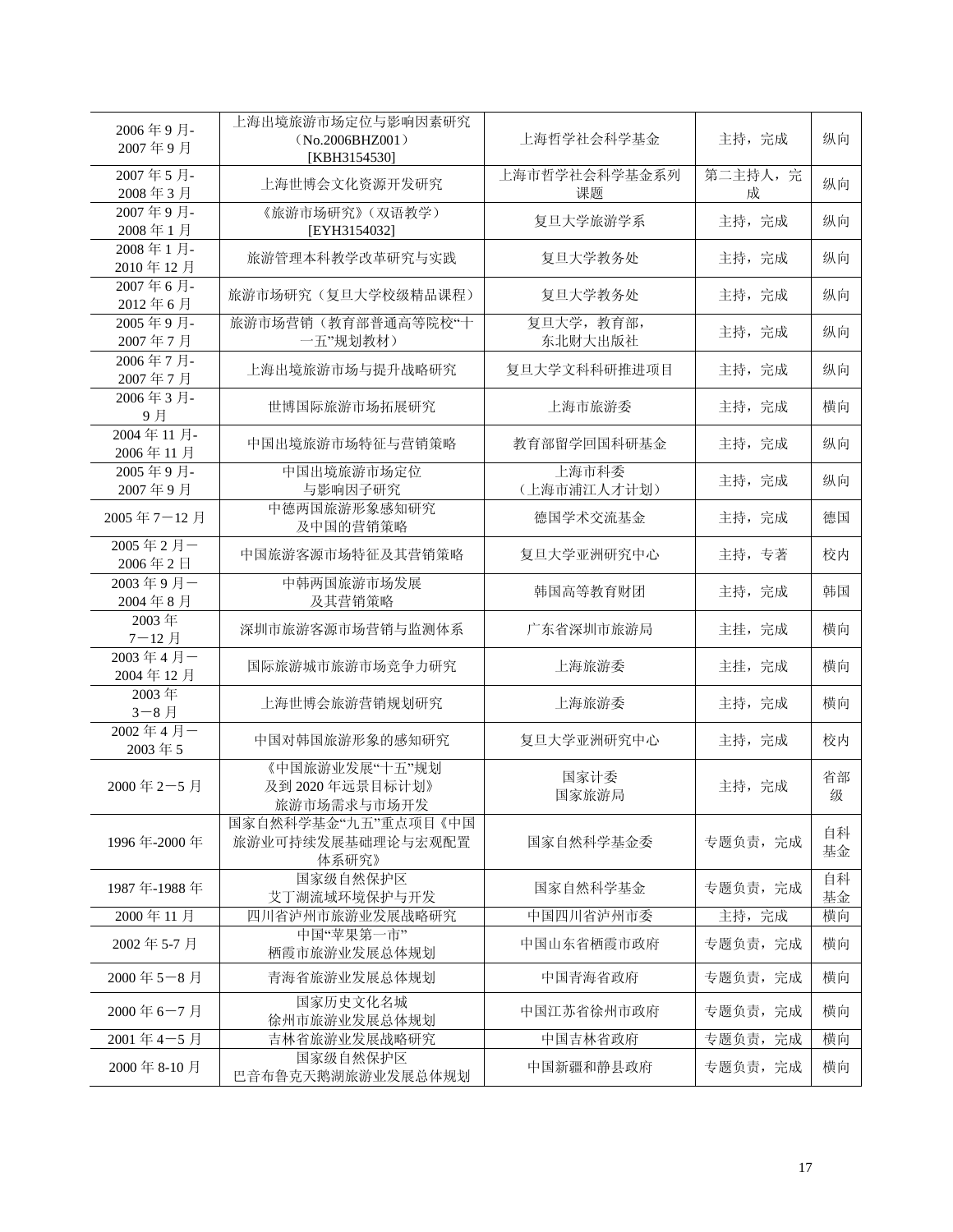| 1998年9-11月 | 广西壮族自治区南宁市旅游业发展总体<br>规划           | 中国广西南宁市政府  | 专题负责, 完成    | 横向 |
|------------|-----------------------------------|------------|-------------|----|
| 1998年3-7月  | 世界文化遗产<br>平遥古城旅游业发展总体规划           | 中国山西省平遥县政府 | 专题负责, 完成    | 横向 |
| 1996年10月   | 武汉水体景观多样性旅游总体规划                   | 中国湖北省武汉市政府 | 主要参与, 完成    | 横向 |
| 1995年5-6月  | 北京市怀柔地区旅游资源开发                     | 中国北京市怀柔区政府 | 主要参与, 完成    | 横向 |
| 1995年6-7月  | 北京市房山区旅游资源的评价与开发                  | 中国北京市房山区政府 | 主要参与, 完成    | 横向 |
| 1994年7-8月  | 国家级自然保护区博乐市怪石峪风景名<br>胜区旅游资源调查与评价  | 中国新疆博乐市政府  | 专题负责, 完成    | 横向 |
| 1994年7-8月  | 国家级自然保护区博乐市赛里木湖风景<br>名胜区旅游资源调查与评估 | 中国新疆博乐市政府  | 专题负责,<br>完成 | 桾  |

# 六、近年来获得的主要奖励

| 奖励名称                    | 奖励来源                                                                                                                                   | 奖励课题或论文名称                                                             | 职位作用   | 完成时间                                                                 | 奖励时间     |
|-------------------------|----------------------------------------------------------------------------------------------------------------------------------------|-----------------------------------------------------------------------|--------|----------------------------------------------------------------------|----------|
| 课题三等奖                   | 第六届上海市决策咨询研究成果<br>政策建议奖类                                                                                                               | 世博国际旅游市场拓展<br>营销行动计划                                                  | 课题主持人  | 2006年12月                                                             | 2007年5月  |
| SSCI 论文<br>奖励           | 复旦大学文科科研处                                                                                                                              | Tourism and<br>Reconciliation between<br>Mainland China and<br>Taiwan | 论文第一作者 | Tourism<br>Management (SSCI),<br>Vol.27, Iss.5, 2006,<br>pp997-1005. | 2007年4月  |
| 校级精品课<br>稈              | 复旦大学教务处                                                                                                                                | 旅游市场研究                                                                | 主讲教师   | 2007-2012 学年                                                         | 2007年6月  |
| Awards<br>Certification | Strategic Sourcing and Data Out of<br>Hat Attendance in recognition of<br>active participation in 2006 IT &<br>CMA & CTW Asia Pacific. | <b>China Business</b><br>Travellers: Old Myths<br>and New Reality     | 论文独立作者 | October, 2006                                                        | 2006年12月 |
| 论文奖励                    | 复旦大学文科科研处                                                                                                                              | 中国出境旅游目的地的<br>市场定位研究                                                  | 论文第一作者 | 转载人大复印资料<br>(旅游管理)[J], 2004,<br>No.5, pp28-33.                       | 2005年4月  |
| 论文一等奖                   | 中国人大复印报刊资料中心<br>(旅游管理 2003-2004)                                                                                                       | 中国出境旅游目的地的<br>市场定位研究                                                  | 论文第一作者 | 转载人大复印资料<br>(旅游管理)[J], 2004,<br>No.5, pp28-33.                       | 2005年12月 |
| 论文奖励                    | 复旦大学文科科研处                                                                                                                              | 旅游形象感知<br>研究综述                                                        | 论文第一作者 | 转载人大复印资料<br>(旅游管理)[J], 2003,<br>No.4, pp32-37.                       | 2004年4月  |
| 论文奖励                    | 复旦大学文科科研处                                                                                                                              | 中国旅游温点地区的可<br>持续发展营销战略研究                                              | 论文第一作者 | 转载人大复印资料<br>(旅游管理)[J], 2003,<br>No.4, pp24-27.                       | 2004年4月  |

# 七、主要教学经历

| 起止年月          | 讲授课程名称      | 教学对象      | 学生人数         | 周学时数   | 总学时数  |
|---------------|-------------|-----------|--------------|--------|-------|
|               | 旅游营销管理      | 本科生       | 84 人         | 3 学时/周 | 54 学时 |
| 2012.9-2013.1 | 旅游管理前沿理论    | 博士生       | 3 人          | 3学时/周  | 54 学时 |
|               | 旅游营销        | MTA 在职硕士生 | $32\lambda$  | 2学时/周  | 36 学时 |
| 2011.3-2011.7 | 旅游市场研究(全英文) | 本科生       | 12 $\lambda$ | 2学时/周  | 54 学时 |
|               | 旅游专业英语      | 研究生       | 7 人          | 2 学时/周 | 36 学时 |
|               | 旅游经济与市场研究   | 单招班研究生    | 15 $\lambda$ | 2学时/周  | 36 学时 |
|               | 会展营销        | 夜大生       | $80\lambda$  | 3学时/周  | 42 学时 |
|               | 旅游市场研究(全英文) | 本科生       | 41 人         | 2学时/周  | 36 学时 |
| 2010.9-2011.1 | 旅游市场调查与分析   | 研究生       | 5 人          | 2学时/周  | 36 学时 |
|               | 旅游专题讲座      | 夜大生       | 67 $\lambda$ | 4学时/周  | 8学时   |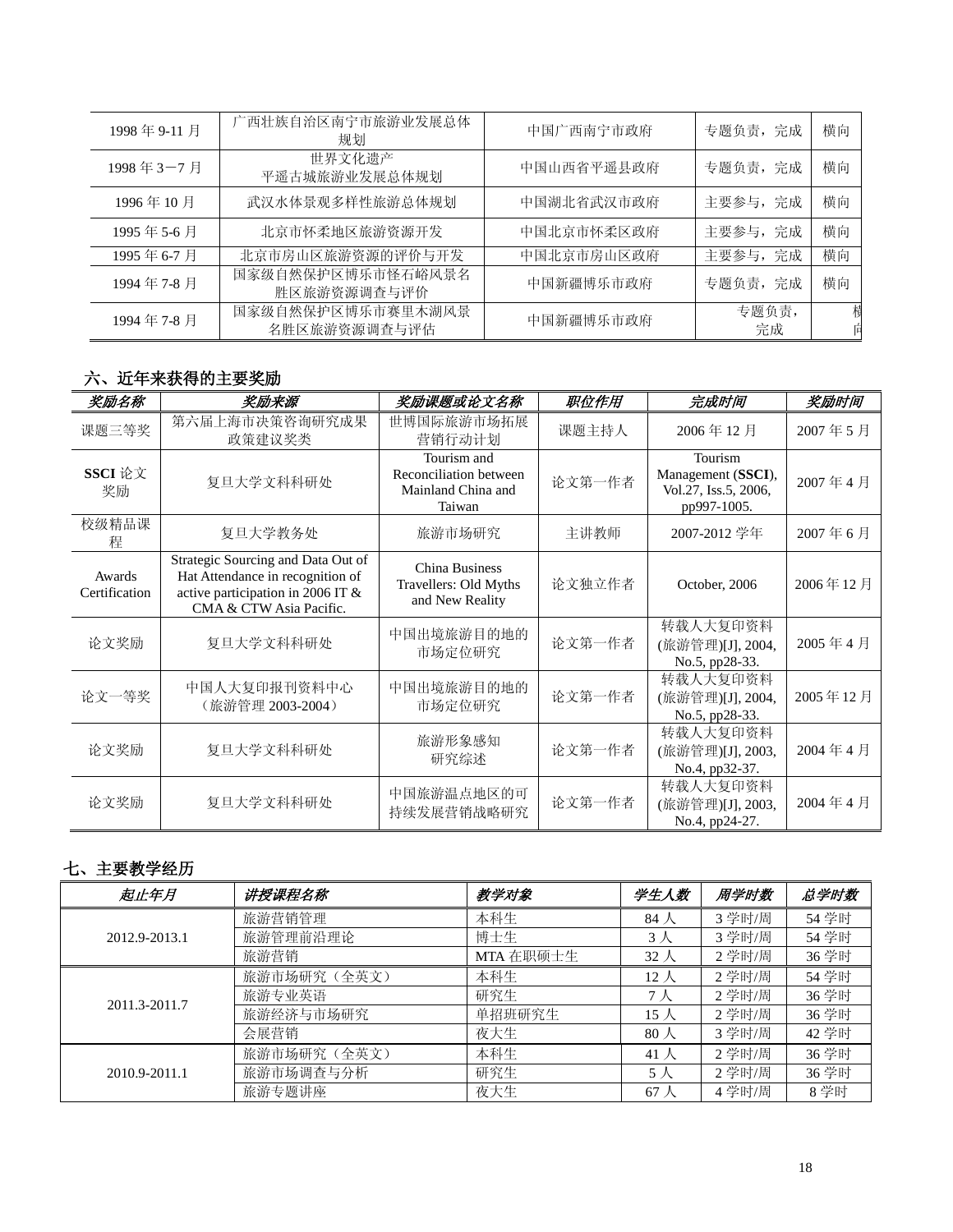|                   | 旅游营销管理(全英文)     | 本科生                    | 53 人               | 3学时/周            | 54 学时          |
|-------------------|-----------------|------------------------|--------------------|------------------|----------------|
| 2010.3-2010.7     | 旅游专业英语          | 研究生                    | $8\lambda$         | 2学时/周            | 36 学时          |
|                   | 旅游经济与市场研究       | 单招班研究生                 | $12$ 人             | 2学时/周            | 36 学时          |
|                   | 会展营销            | 夜大生                    | 150人               | 3学时/周            | 42 学时          |
|                   | 旅游市场研究(全英文)     | 本科生                    | $42 \lambda$       | 2学时/周            | 36 学时          |
| 2009.9-2010.1     | 旅游市场调查与分析       | 研究生                    | 7 <sub>1</sub>     | 2学时/周            | 36 学时          |
|                   | 旅游专题讲座          | 夜大生                    | 69人                | 4学时/周            | 8学时            |
|                   | 旅游营销管理(全英文)     | 本科生                    | 46人                | 3 学时/周           | 54 学时          |
| 2009.2-2009.7     | 旅游专业英语          | 研究生                    | $3\lambda$         | 2学时/周            | 36 学时          |
|                   | 旅游经济与市场研究       | 单招班研究生                 | 15人                | 2学时/周            | 36 学时          |
|                   | 会展营销            | 夜大生                    | 168 人              | 3学时/周            | 42 学时          |
|                   | 旅游市场研究(双语)      | 本科生                    | $13$ 人             | 2学时/周            | 36 学时          |
| 2008.9-2009.1     | 旅游市场分析与预测       | 研究生                    | $3\lambda$         | 2学时/周            | 36 学时          |
|                   | 旅游管理专题          | 夜大生                    | $81$ 人             | 4学时/周            | 16学时           |
| 2008.2-2008.7     | 会展旅游概论(双语)      | 本科生                    | $16$ 人             | $2$ 学时/周         | 36 学时          |
|                   | 旅游专业英语          | 研究生                    | 7 <sub>1</sub>     | $2$ 学时/周         | 36 学时          |
|                   | 旅游市场研究          | 本科生                    | 48人                | 2学时/周            | 36 学时          |
| 2007.9-2008.1     | (校级精品课程)        |                        |                    |                  |                |
|                   | 旅游市场分析与预测       | 研究生                    | 7 <sub>1</sub>     | 2学时/周            | 36 学时          |
| 2007.11           | 中国旅游发展          | 韩国汉阳大学研究生              | 33人                | 18 学时            | 36 学时          |
| 2007.3-2007.7     | 旅游营销管理(双语)      | 本科生                    | 52 人               | 3 学时/周           | 54 学时          |
|                   | 旅游专业英语          | 研究生                    | $7+$               | 2 学时/周           | 36 学时          |
| 2006.9-2007.1     | 旅游市场研究          | 本科生                    | 56人                | 2学时/周            | 36 学时          |
|                   | 旅游专业英语          | 研究生                    | $3\lambda$         | 2学时/周            | 36 学时          |
| 2006.2-2006.7     | 旅游市场研究          | 本科生                    | 15                 | 2 学时/周           | 36 学时          |
| 2006.3            | 旅游学研究           | 在职研究生班                 | 20人                | 10 学时/天          | 20学时           |
| 2006.7            | 旅游营销专题讲座        | 上海市旅游培训中心              | 50人                | 4 学时/天           | 4学时            |
| 2005.9-2006.1     | 旅游专业英语          | 研究生 2005 级             | $10$ 人             | 2 学时/周           | 36 学时          |
| 2005.2-2005.7     | 旅游专业英语          | 研究生 2004 级             | 9人                 | 2学时/周            | 36 学时          |
| 2005.5.24-26      | 旅游学研究           | 在职研究生班                 | $30$ 人             | 10 学时/天          | 30 学时          |
| 2005.6.26-28      | 旅游学研究           | 在职研究生班                 | 33人                | 10 学时/天          | 30 学时          |
| 2004.9-2005.1     | 旅游产业经济学         | 研究生 2004 级             | $9\lambda$         | 3 学时/周           | 54 学时          |
|                   | 旅游专业英语          | 研究生 2002、2003级         | $26\lambda$        | 2学时/周            | 36 学时          |
| 2003.2----2003.7  | 旅游产业经济学         | 研究生                    | 15 $\lambda$       | 3学时/周            | 54 学时          |
|                   | 旅游市场研究          | 本科生                    | 10 <sub>2</sub>    | 2学时/周            | 36 学时          |
| 2003.3            | 旅游市场专题          | 在职研究生班                 | 50人                | 8学时/天            | 8学时            |
| $2002.9---2003.1$ | 旅游管理专题          | 研究生                    | 15 $\lambda$       | 3 学时/周           | 54 学时          |
|                   | 管理学导论           | 2002 级本科生              | 37人                | 2学时/周            | 36 学时          |
|                   | 旅游市场研究          | 2000、2001 级本科生         | 70人                | 2学时/周            | 36 学时          |
|                   | 旅游学前沿讲座         | 研究生                    | 30 <sub>0</sub>    | 2学时/周            | 18 学时          |
| 2002.12           | 管理学研究           | 在职研究生班                 | 50人                | 10 学时/天          | 30 学时          |
| 2002.11           | 旅游学研究           | 在职研究生班                 | 45人                | 10 学时/天          | 30 学时          |
| 2002.2-2002.7     | 宏观经济学           | 2000 级本科生              | $32\lambda$        | 3 学时/周           | 54 学时          |
|                   | 景点景区管理          | 1999 级本科生              | $30 \lambda$       | 2 学时/周           | 18 学时          |
|                   | 旅游专业英语          | 2002 级研究生              | 15 $\lambda$       | 3学时/周            | 54 学时          |
| 2002.8            | 管理学导论           | 在职研究生班                 | 45 $\lambda$       | 6学时/天            | 36 学时          |
| 2002.7            | 旅游学研究           | 在职研究生班                 | 45人                | 6学时/天            | 36 学时          |
| 2001.9-2002.1     | 旅游管理专题<br>管理学导论 | 1999 级本科生<br>2001 级本科生 | 15 $\lambda$       | 2 学时/周<br>3 学时/周 | 36 学时<br>54 学时 |
| 2001.12           | 旅游学研究           | 在职研究生班                 | $35\lambda$<br>52人 | 6学时/天            | 36 学时          |
| 1996.2----1996.7  | 中国地理            | 1995 级本科生              | 27人                | 2学时/周            | 36 学时          |
|                   |                 |                        |                    |                  |                |